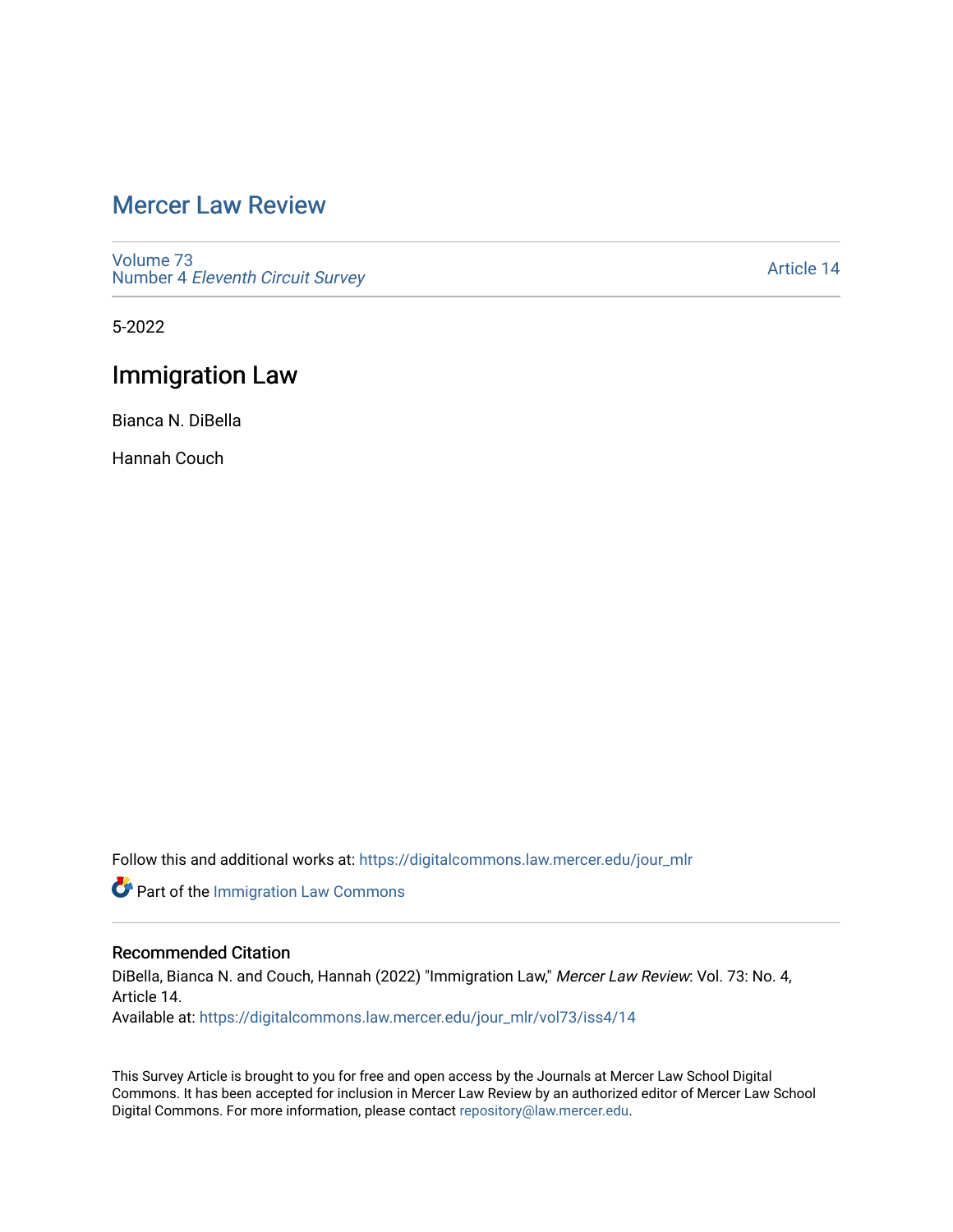# **Immigration Law**

## **Bianca N. DiBella\***

## **Hannah Couch\*\***

This Article surveys cases from the United States Court of Appeals for the Eleventh Circuit from January 1, 2021, through December 31,  $2021$ , in which immigration law was a central focus of the case.<sup>1</sup> The Article begins with a discussion of asylum relief, followed by summaries of cases disposed on procedural or jurisdictional grounds. It then discusses the standard of review the Eleventh Circuit applies to cases decided by the Board of Immigration Appeals (BIA) and the Immigration Court. It then describes the Eleventh Circuit's recent jurisprudence around issues of habeas corpus law.

### I. ASYLUM

#### *A. Well-Founded Fear of Future Persecution*

The Eleventh Circuit issued several opinions this past year regarding whether a petitioner established past persecution or an individualized well-founded fear of future persecution supporting asylum or withholding of removal.<sup>2</sup>

<sup>\*</sup>Associate, Troutman Pepper Hamilton Sanders LLP, Atlanta, Georgia. University of Florida (B.A., 2014); Vanderbilt University Law School (J.D., 2017). Member, State Bar of Georgia.

<sup>\*\*</sup>Assistant United States Attorney for the Middle District of Georgia. University of Georgia (B.B.A., A.B.J., 2013); Mercer University School of Law (J.D., 2018). Member, State Bar of Georgia.

<sup>1.</sup> For an analysis of immigration law during the prior Survey period, see Bianca N. DiBella & Andrew J. Mueller, *Immigration Law*, 72 MERCER L. REV. 1203 (2021).

<sup>2.</sup> The Eleventh Circuit's unpublished opinions held, at least in part, that substantial evidence supported the immigration judges' (IJ) decisions to deny asylum, withholding of removal, or Convention Against Torture relief. *See* Garcia-Garcia v. U.S. Att'y Gen., 861 F. App'x 413 (11th Cir. 2021) (denying asylum and withholding of removal to a Guatemalan citizen and her minor child because not being offered a job in a restaurant and fearing that she would not be able to find another job upon return was insufficient to establish past persecution or fear of future persecution); Zacarias-Lopez v.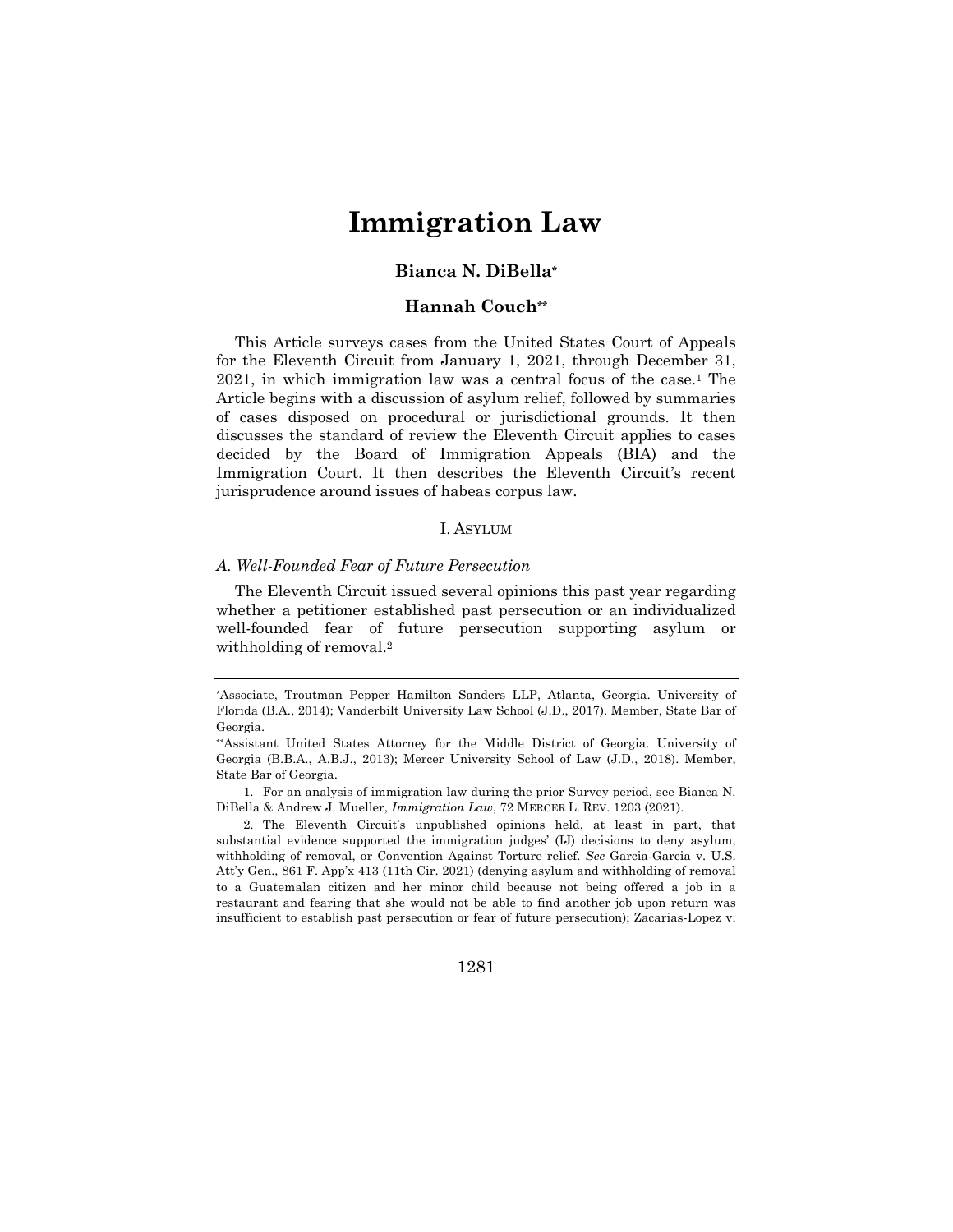In *Jathursan v. U.S. Attorney General*,3 Jathursan applied for asylum, withholding of his removal, and Convention Against Torture (CAT) protection, arguing that he previously suffered persecution and had a well-founded fear of future persecution on the statutorily protected grounds of race or ethnicity, political opinion as a supporter of the Liberation Tigers of Tamil Eelam (LTTE),<sup>4</sup> imputed LTTE membership through his brother, and status as a Tamil-failed asylum seeker.5 At his removal hearing, he testified that he endured several beatings, including his limbs being tied together and having an iron rod forced through his rectum by the Eelam People's Democratic Party (EPDP), which operates with the tacit consent of the Sri Lankan government. Jathursan claimed he reported this to the police, who did nothing. Jathursan feared persecution from the Sri Lankan army, as Sri Lankan army soldiers once approached him at his car repair shop, demanded his services or merchandise, and refused to pay. He claimed the EPDP and Sri Lankan army work together to persecute Tamils and feared they will persecute him again based on his status as a Tamilfailed asylum seeker, who are presumed to support the LTTE. He presented news articles outlining the torture Tamil-failed asylum seekers face upon their return to Sri Lanka.<sup>6</sup>

U.S. Att'y Gen., 860 F. App'x 620 (11th Cir. 2021) (holding that substantial evidence supported IJ's finding that Guatemalan citizen had not experienced past persecution and had no well-founded fear of future persecution); Davila v. U.S. Att'y Gen., 860 F. App'x 151 (11th Cir. 2021) (holding that substantial evidence supported denial of Nicaraguan citizen's application for withholding of removal); Diego-Francisco v. U.S. Att'y Gen., 857 F. App'x 483 (11th Cir. 2021) (holding that substantial evidence supported IJ's finding that government rebutted presumption that Guatemalan citizen had well-founded fear of persecution upon return); Jian Lin Pan v. U.S. Att'y Gen., 848 F. App'x 382 (11th Cir. 2021) (*per curiam*) (holding that substantial evidence supported BIA's opinion affirming IJ's finding that noncitizen's testimony was not credible); Zapata-Rivero v. U.S. Att'y Gen*.*, 847 F. App'x 671 (11th Cir. 2021) (*per curiam*) (holding that substantial evidence supported IJ's adverse credibility finding); Pablo-Atz v. U.S. Att'y Gen., 846 F. App'x 822 (11th Cir. 2021) (*per curiam*) (holding that substantial evidence supported determination in denying asylum based on failure to show that persecution was based on protected ground); Gautam v. U.S. Att'y Gen., 844 F. App'x 119 (11th Cir. 2021) (holding that applicant failed to establish asylum or withholding-of-removal eligibility and that substantial evidence supported finding that petitioner was ineligible for CAT deferral).

<sup>3.</sup> 17 F.4th 1365 (11th Cir. 2021).

<sup>4</sup>*. Id.* at 1370. The LTTE was a Tamil separatist group in Sri Lanka that fought against the Sinhalese-dominated government during a decades-long civil war. Even after the LTTE lost the war in 2009, those suspected of having LTTE ties have been beaten, tortured, and raped. Such violence is largely carried out by the Elam People's Democratic Party, which operates with the tacit consent of the Sir Lankan government. *Id.*

<sup>5</sup>*. Id.*

<sup>6</sup>*. Id.* at 1370–71.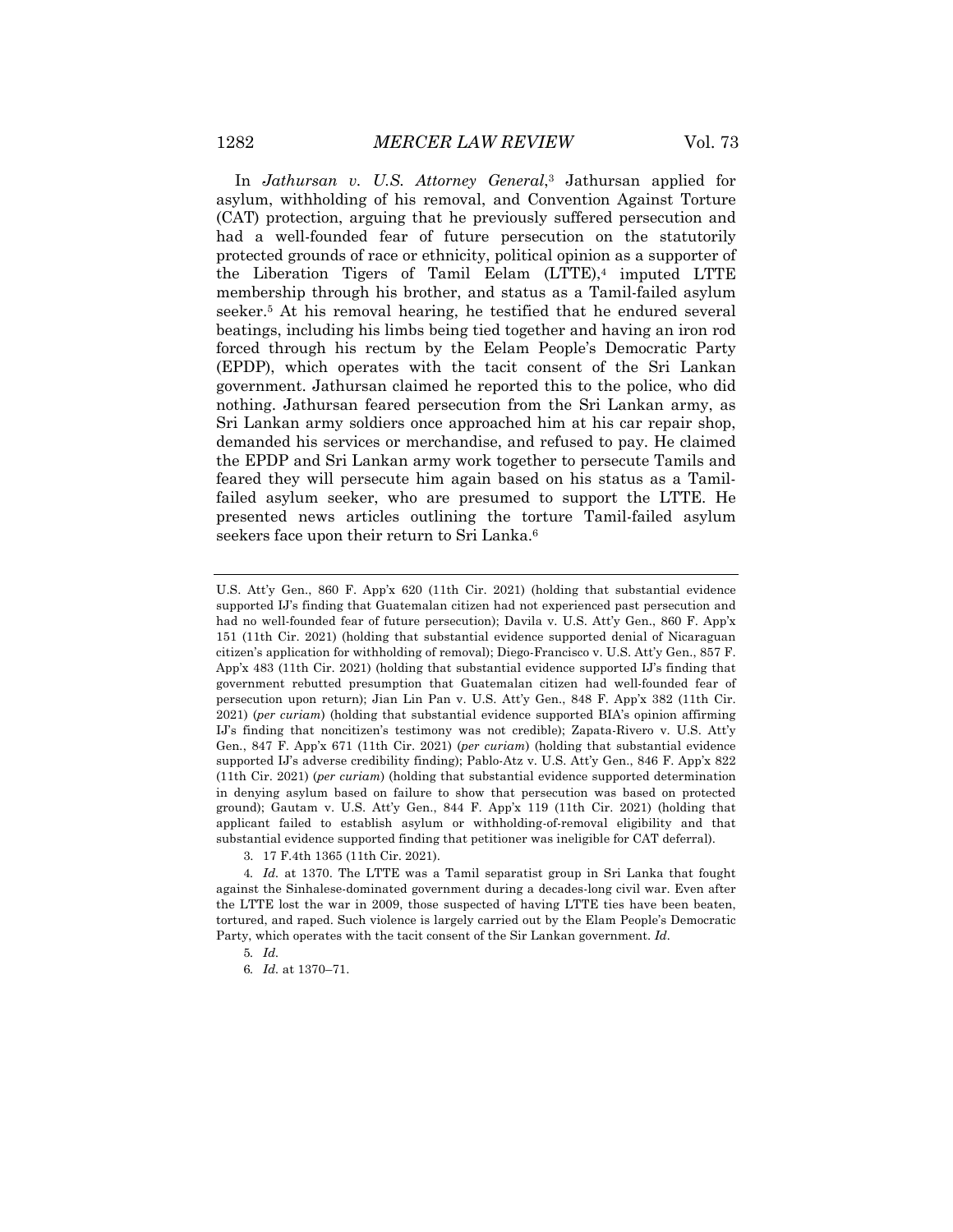Although the Immigration Judge (IJ) found Jathursan credible, he denied relief based on past persecution and a well-founded fear of future persecution because Jathursan had not shown a sufficient nexus between the past persecution and a protected ground.7 The IJ found that the Sri Lankan army and EPDP were motivated by pecuniary gain and that Jathursan's proposed group of "returned asylum seekers" was not a cognizable social group because it "lacked particularity and social distinction."8 The IJ also denied Jathursan's withholding-of-removal claim because it "naturally followed" from the denial of asylum that Jathursan "could not meet the higher burden of proof for withholding of removal."9 Finally, the judge denied Jathursan's CAT claim due to insufficient evidence to show that he would "more likely than not" be tortured in the future, despite Jathursan's presentation of "ample evidence that the Sri Lankan government has committed human rights violations against Tamils in the past." <sup>10</sup>

Jathursan appealed, and the BIA affirmed.11 The BIA stated it "*agreed* with the [IJ] that the record evidence does not establish an objectively reasonable fear of persecution . . . based on Tamil ethnicity, having sought asylum, *or both,"* despite the IJ making no such finding.12 Because the BIA found Jathursan could not meet the standard for his asylum claim based on past persecution or a wellfounded fear of future persecution, it assumed Jathursan could not meet the heightened standard for his withholding-of-removal claim.13

The Eleventh Circuit agreed with the BIA that Jathursan failed to show past persecution in connection with a protected ground, but held that the BIA failed to give reasoned consideration to Jathursan's evidence showing a well-founded fear of future persecution due to its misstatements of the record, remanding to the BIA to determine whether Jathursan met the asylum standard.<sup>14</sup> The court also remanded to the BIA the issue of whether Jathursan met the heightened standard for his withholding-of-removal claim based on his well-founded fear of future persecution.15

- 12*. Id.* (emphasis in original).
- 13*. Id.* at 1372.

15*. Id.* at 1375.

<sup>7</sup>*. Id.* at 1371.

<sup>8</sup>*. Id.*

<sup>9</sup>*. Id.*

<sup>10</sup>*. Id.*

<sup>11</sup>*. Id.*

<sup>14</sup>*. Id.* at 1373.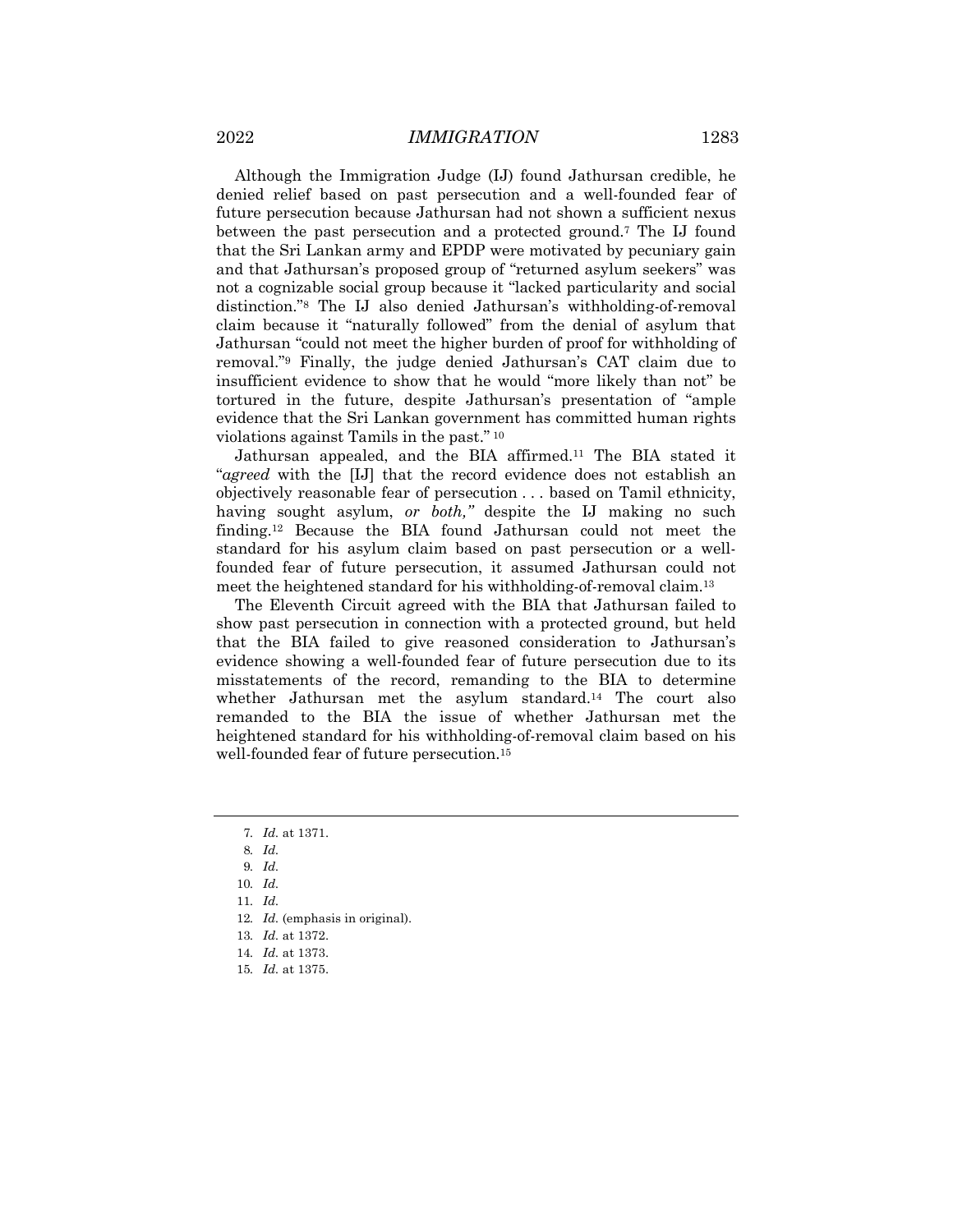The court also held that the BIA "flatly ignore[d] the grounds presented" by Jathursan for CAT relief.16 The court held that the BIA (1) relied only on Jathursan's documentary evidence involving Tamil detainees and ignored Jathursan's testimony regarding his detainment and torture by the EPDP; (2) failed to address that the EPDP works with the Sri Lankan government; and (3) stated that "the [I]mmigration [J]udge did not make adequate findings on whether that mistreatment was inflicted with the consent or acquiescence of a public official. thereby admitting it was unable to consider whether Jathursan would face future torture.17 Accordingly, the court vacated and remanded Jathursan's CAT claim.18

In *Murugan v. U.S. Attorney General*,19 Murugan applied for asylum, withholding of removal, and CAT relief.<sup>20</sup> Murugan claimed that he suffered past persecution in Sri Lanka when he was arrested by the Sri Lankan army three times: once while returning home from work, after which he was jailed overnight; once while distributing humanitarian aid to refugees who had come from a village controlled by the LTTE, after which he was tied up, tortured, and interrogated for four days; and once for continuing to help refugees, after which he was threatened with going to the "fourth floor," otherwise known as the army torture camp for LTTE affiliates, but instead was released after six hours.21 Murugan claims he was arrested on account of an imputed political opinion and membership in the particular social group of Tamils and that he would suffer future persecution and torture if he returned to Sri Lanka.22

After his removal hearing, where he conceded removability, the IJ denied Murugan's application for asylum, withholding of removal, and CAT relief.23 "The IJ found that the harms Murugan suffered did not rise to the level of past persecution," and that Murugan failed to demonstrate a well-founded fear of future persecution because (1) he failed to offer evidence, other than his testimony, that anyone had indicated that they would harm him upon his return; (2) his family remains unharmed; and (3) Murugan could "safely relocate within Sri

- 19. 10 F.4th 1185 (11th Cir. 2021).
- 20*. Id.* at 1189.
- 21*. Id.* at 1189–90.
- 22*. Id.* at 1191.
- 23*. Id.*

<sup>16</sup>*. Id.*

<sup>17</sup>*. Id.* at 1376.

<sup>18</sup>*. Id.* at 1377.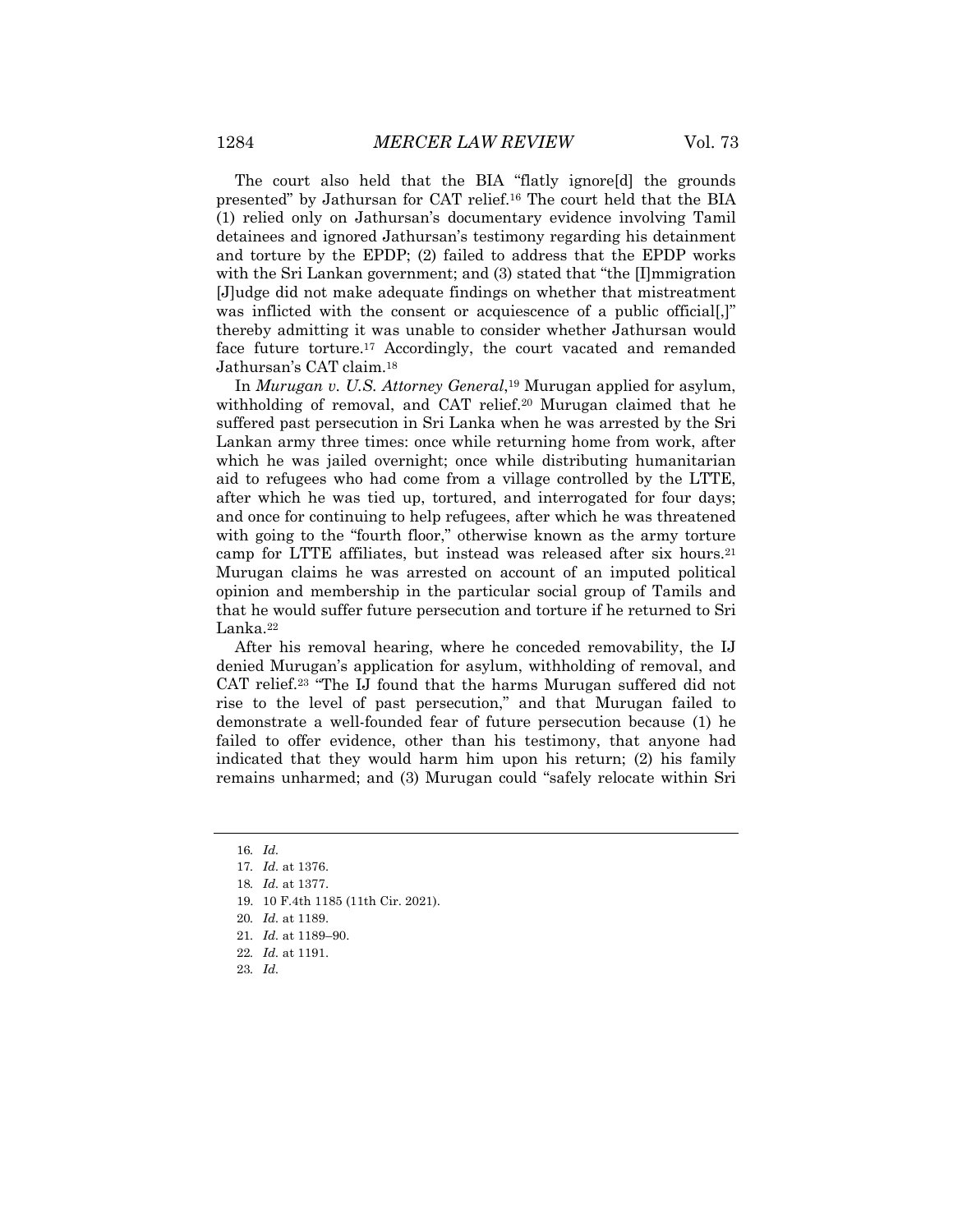Lanka and that it is reasonable to expect him to do so.<sup>"24</sup> Finally, the IJ found that Murugan "failed to demonstrate a nexus between the alleged persecution and an imputed political opinion ... [or] his Tamil ethnicity," or "that the proposed group of returned asylum seekers was 'overbroad and not socially distinct.'"25 The BIA adopted the IJ's decision on appeal, concluding that, because Murugan "failed to establish his eligibility for asylum, . . . he failed to establish eligibility for withholding of removal or CAT relief."26

On appeal, Murugan argued that the BIA and the IJ "committed various legal and factual errors in analyzing his claims."27 The court held that the harms Murugan suffered—both physical and mental—"do not rise to the extreme level of persecution."28 Because he did not show past persecution, Murugan was required to show that he had a "subjectively genuine and objectively reasonable" fear of future persecution if he returned to Sri Lanka, even if he relocated within Sri Lanka, which he failed to do.<sup>29</sup> Specifically, the court noted that while "some" materials Murugan submitted to the IJ and BIA were considered outdated and others were not, the IJ and BIA considered all materials and found no pattern or practice of persecution of Tamils in Sri Lanka.30 "Under the highly deferential substantial evidence standard, [the court] review[ed] the evidence in the light most favorable to the agency's decision and dr[ew] all reasonable inferences in favor of that decision."31 Because the record did not compel a reversal, the court upheld the BIA's and IJ's findings.32

Furthermore, the court held that Murugan failed to show a nexus between the persecution and his imputed political opinion as favoring the LTTE by aiding refugees.33 "But when Murugan's counsel asked Murugan . . . whether the army questioned Murugan about whether he was involved in the LTTE, Murugan responded: 'No, no, no, they were just suspecting and that they were saying that I had contact with these people during war time.'"34 The court found that this "undercut his prior

- 31*. Id.* (citing Silva v. U.S. Att'y Gen., 448 F.3d 1229, 1236 (11th Cir. 2006)).
- 32*. Id.* (citing *Silva*, 448 F.3d at 1236).
- 33*. Id.* at 1195.
- 34*. Id.* at 1196.

<sup>24</sup>*. Id.* at 1191–92.

<sup>25</sup>*. Id.* at 1192.

<sup>26</sup>*. Id.*

<sup>27</sup>*. Id.* at 1189.

<sup>28</sup>*. Id.* at 1192.

<sup>29</sup>*. Id.* at 1193.

<sup>30</sup>*. Id.* at 1194.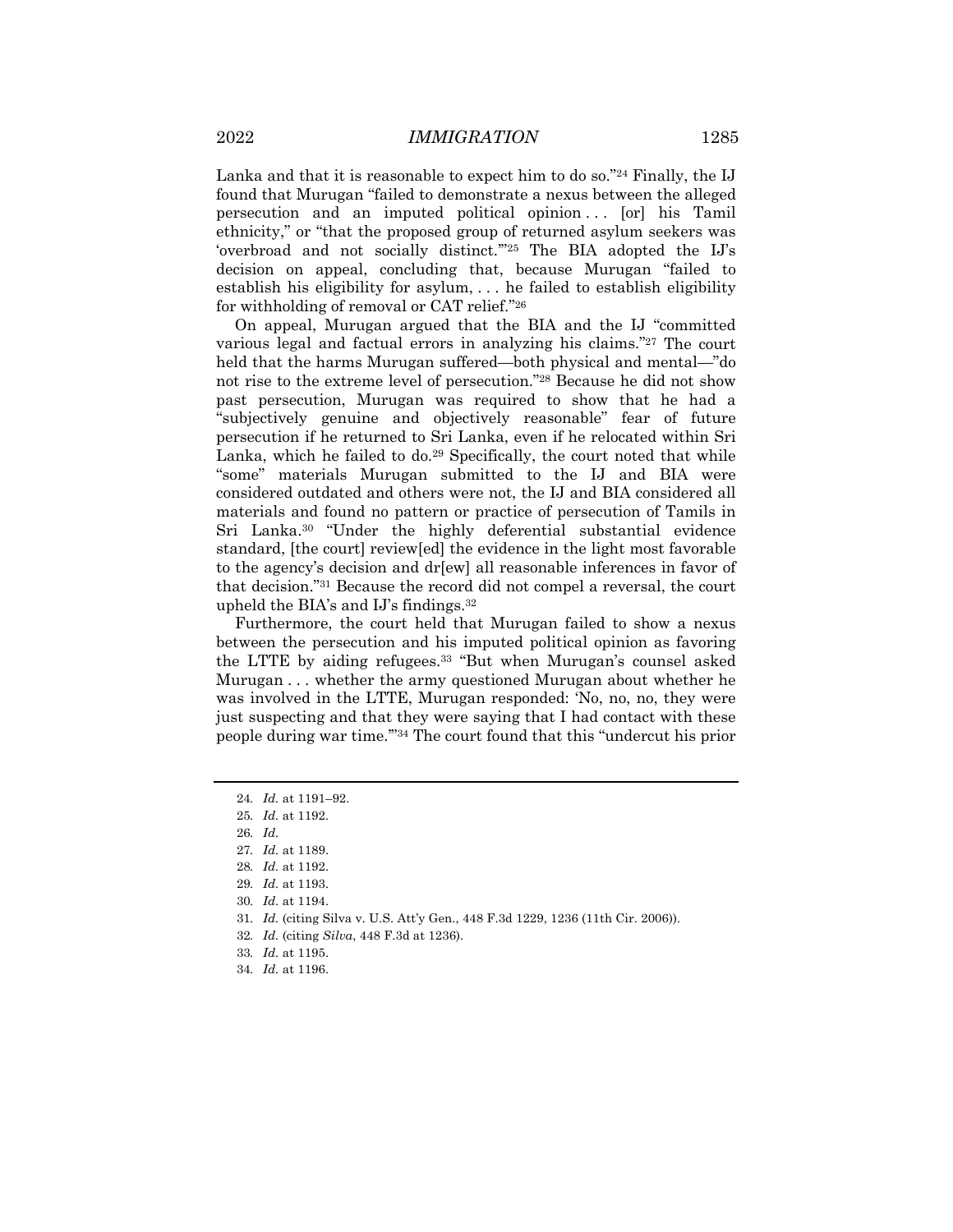assertions" and held that the BIA did not lack a "substantial basis for its conclusion that Murugan's fear of persecution on account of the allegedly imputed political opinion was not well-founded."35 Because Murugan did not succeed on his asylum claim, he "necessarily failed to establish eligibility for withholding of removal or protection under CAT."36

Judge Beverly Martin37 dissented38 on the majority's analysis and conclusion that Murugan failed to establish a "subjectively genuine and objectively reasonable" fear of future persecution if he returned to Sri Lanka.39 She stated that the BIA and the majority failed to consider evidence "that in October 2018, the Sri Lankan government changed drastically when the former president, who had been accused of authorizing war crimes and other human rights abuses against Tamils 'blindsided' political observers and 'suddenly' returned as prime minister[,]" whereas she saw it "as substantial and highly probative evidence of a pattern or practice of government persecution of Tamils."40 Additionally, Judge Martin believed Murugan sufficiently established a pattern or practice of persecution, and stated the IJ's and BIA's findings that Murugan failed to produce evidence showing that conditions persisted beyond 2016 were not supported by the record.41

40*. Id.* at 1196–97 (alterations in original).

41*. Id.* at 1200. Such evidence included a 2015 Human Rights Report wherein the United States Department of State "observed that people reported 'harassment of . . . persons viewed as sympathizers of the banned terrorist group the LTTE as well as arbitrary arrest and detention, torture, rape, and other forms of sexual and gender-based violence committed by police and security forces[,]" a 2017 Human Rights Report finding that "government discrimination toward and security forces harassment of Tamils . . . persisted,'" as well as a 2016 Huffington Post article describing a "'troubling' string of arrests of Tamils by the Sri Lankan government, made 'under the guise of national security." *Id.* at 1198, 1200 (alterations in original).

<sup>35</sup>*. Id.*

<sup>36</sup>*. Id.*

<sup>37.</sup> Judge Martin retired from the Eleventh Circuit on September 30, 2021*. See Judge Beverly Martin to Join Center on Civil Justice as Executive Director*, NYU LAW NEWS (Oct. 4, 2021), https://www.law.nyu.edu/news/judge-beverly-martin-joins-center-civil-justice.

<sup>38.</sup> Judge Martin's critiques of immigration policy and argument for shifts in rhetoric around non-citizens in an effort to humanize them and their circumstances was made evident in this case. *See* Jennifer Doherty, *Circuit Judges Spar Over the Term 'Alien' in Opinions*, LAW 360 (July 8, 2021), https://www.law360.com/articles/1401539/circuitjudgesspar-over-the-term-alien-in-opinions.

<sup>39</sup>*. Marugan*, 10 F.4th at 1197.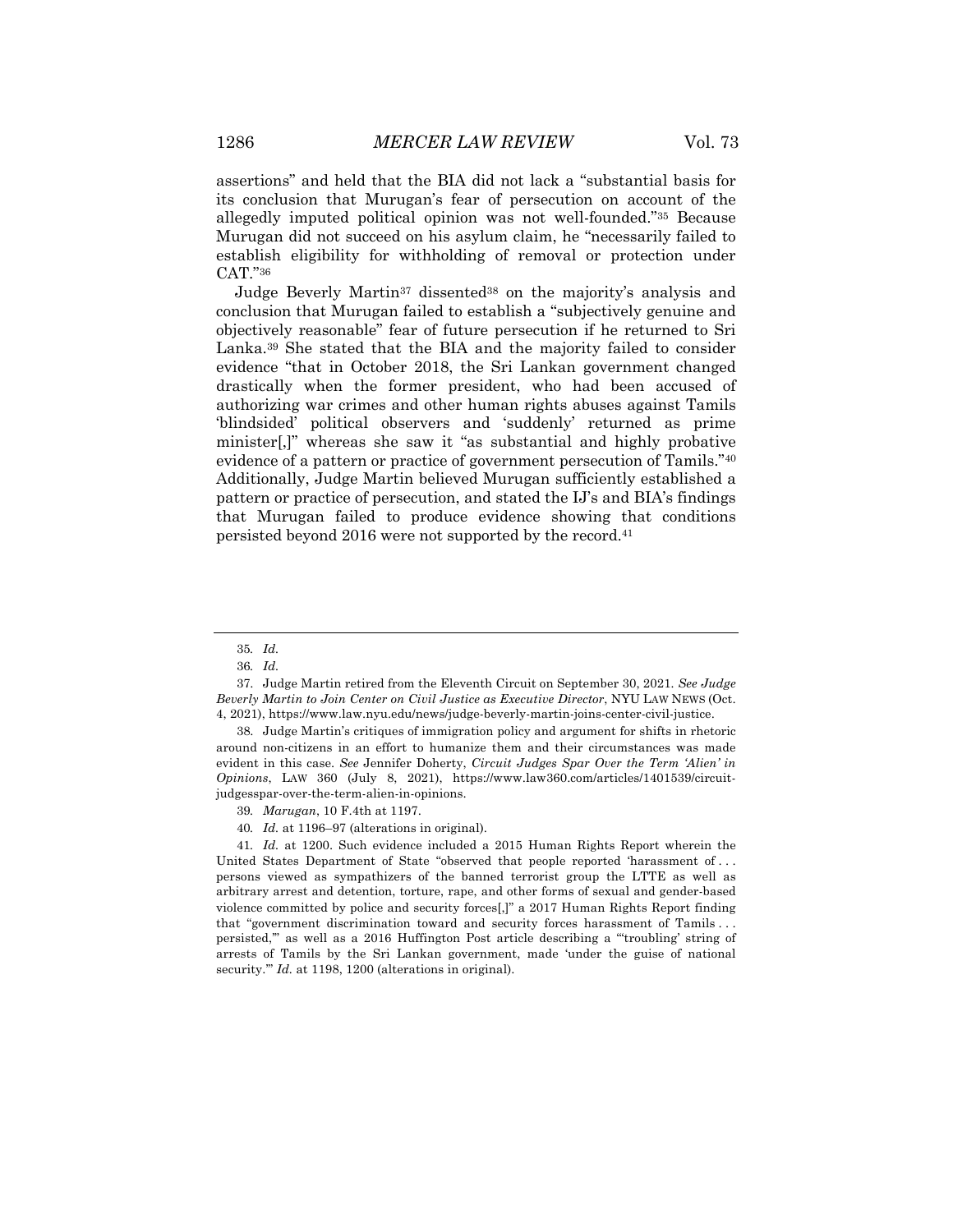#### *B. Particular Social Group*

The Eleventh Circuit issued five unpublished opinions in 2021 regarding whether a petitioner sufficiently defined a particular protected social group of which he or she claimed to be a member.

In *Funez-Turcios v. U.S. Attorney General*,42 the Eleventh Circuit held Funez-Turcios's proposed social group of "former public-school students who refused gang recruitment" that returned "to Honduras as a member of an American family," spouse of an American citizen, and stepfather to three American children, was not cognizable under the Immigration and Nationality Act (INA).43 Because this proposed group was impermissibly circular and not socially distinct, it failed the particular social group and particularity requirements under the INA, as the BIA concluded.44 The Eleventh Circuit denied his petition.45

Similarly, in *Lazaro-Ruano v. U.S. Attorney General*,<sup>46</sup> Lazaro-Ruano, a Guatemalan citizen, was denied asylum and withholding of removal because her proposed particular social group of "young Guatemalan women forced into prostitution" was circularly defined since the members of the group did not "share an immutable 'narrowing characteristic' other than the alleged persecution."47

In *Menocal-Vargas v. U.S. Attorney General*,48 Menocal-Vargas, a citizen of Honduras, failed to state a sufficiently specific particular social group and to establish that he was persecuted or would face future persecution.49 In his applications for asylum, withholding of removal, and CAT relief, he stated that he "faced persecution by the gang Maras Salvatrucha ("MS") because he told young men and [women] not to join gangs, because MS believed he worked for the army to fight gangs, and because MS threatened to kill his family unless his son joined MS."50 Menocal-Vargas expounded on this at his hearing in front of the IJ, after which the IJ found there had been no past persecution and that Menocal-Vargas "failed to show he has been or will be persecuted based on membership in a protected particular social

47*. Id.* at 401 (citing Amezcua-Preciado v. United States AG, 943 F.3d 1337 (11th Cir. 2019)).

<sup>42.</sup> 853 F. App'x 395 (11th Cir. 2021) (*per curiam*).

<sup>43</sup>*. Id.* at 396.

<sup>44</sup>*. Id.* at 398.

<sup>45</sup>*. Id.* at 399.

<sup>46.</sup> 861 F. App'x 396 (11th Cir. 2021).

<sup>48.</sup> 853 F. App'x 323 (11th Cir. 2021) (*per curiam*).

<sup>49</sup>*. Id.* at 325.

<sup>50</sup>*. Id.* at 324–25.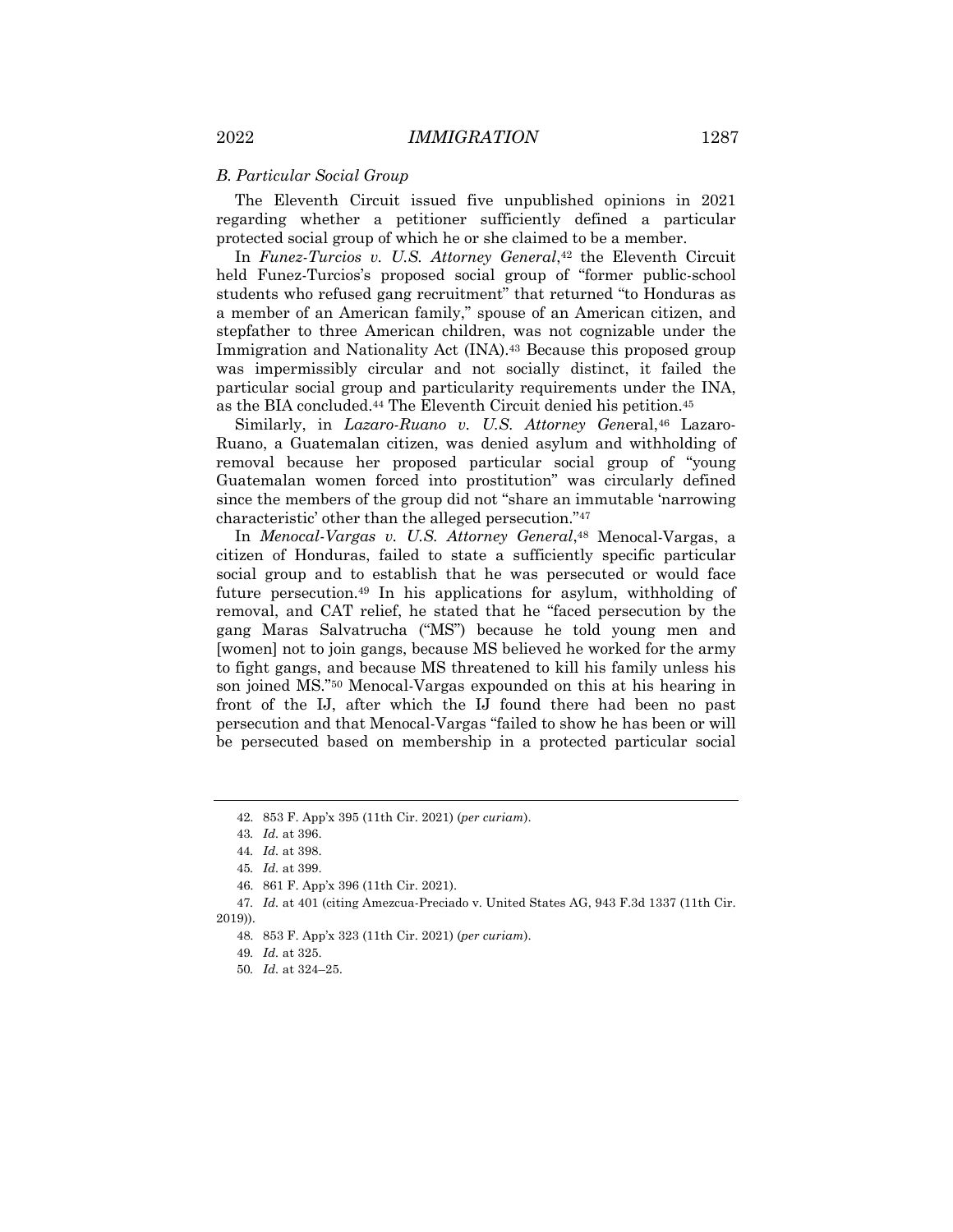group or political opinion."51 He was denied asylum, withholding of removal, and CAT relief, and the BIA dismissed his appeal.52

The Eleventh Circuit held that a group of people "actively speaking against gang affiliation" is not sufficiently specific to constitute a particular social group or political opinion and that past persecution was not because of that political opinion; thus, the Eleventh Circuit dismissed the appeal.<sup>53</sup>

The Eleventh Circuit reached similar holdings in *Alvarado v. U.S. Attorney General*<sup>54</sup> and *Marroquin-Gutierrez v. U.S. Attorney General*.55 In *Alvarado*, the Eleventh Circuit held that Lopez Alvarado's proposed social group consisting of young male Guatemalans who were opposed to gang violence lacked the requisite particularity and social distinction.56 In *Gutierrez*, the Eleventh Circuit held that another Guatemalan citizen failed to establish that his status as a self-employed vehicle owner who was viewed by his community as a driver who refused to cooperate with gangs constituted membership in a particular social group.<sup>57</sup>

## *C. Nexus*

The Eleventh Circuit issued multiple opinions this past year regarding whether a petitioner established a nexus between his or her membership in a particular social group and the harm he or she claimed he or she would experience upon return, largely affirming the BIA's and IJ's decision.

In *Angel-Lopez v. U.S. Attorney General*,<sup>58</sup> Angel-Lopez, who failed to appear at his first removal hearing, was found mentally incompetent to represent himself and was assigned counsel.59 Counsel, on his behalf, then applied for asylum, withholding of removal, and CAT relief. In support, counsel submitted Angel-Lopez's psychiatric medical records revealing that he suffers from schizophrenia, as well as two declarations by Dr. Samuel Nickels, who described the underfunded state of mental healthcare in El Salvador and that electroshock therapy—often delivered without anesthesia or patient consent—was a

<sup>51</sup>*. Id.* at 325.

<sup>52</sup>*. Id.*

<sup>53</sup>*. Id.* at 326.

<sup>54.</sup> 851 F. App'x 919 (11th Cir. 2021) (*per curiam*).

<sup>55.</sup> 847 F. App'x 686 (11th Cir. 2021) (*per curiam*).

<sup>56</sup>*. Alvarado*, 851 F. App'x at 922–23.

<sup>57</sup>*. Marroquin-Gutierrez*, 847 F. App'x at 687-88.

<sup>58.</sup> 853 F. App'x 440 (11th Cir. 2021) (*per curiam*).

<sup>59</sup>*. Id.* at 441–42.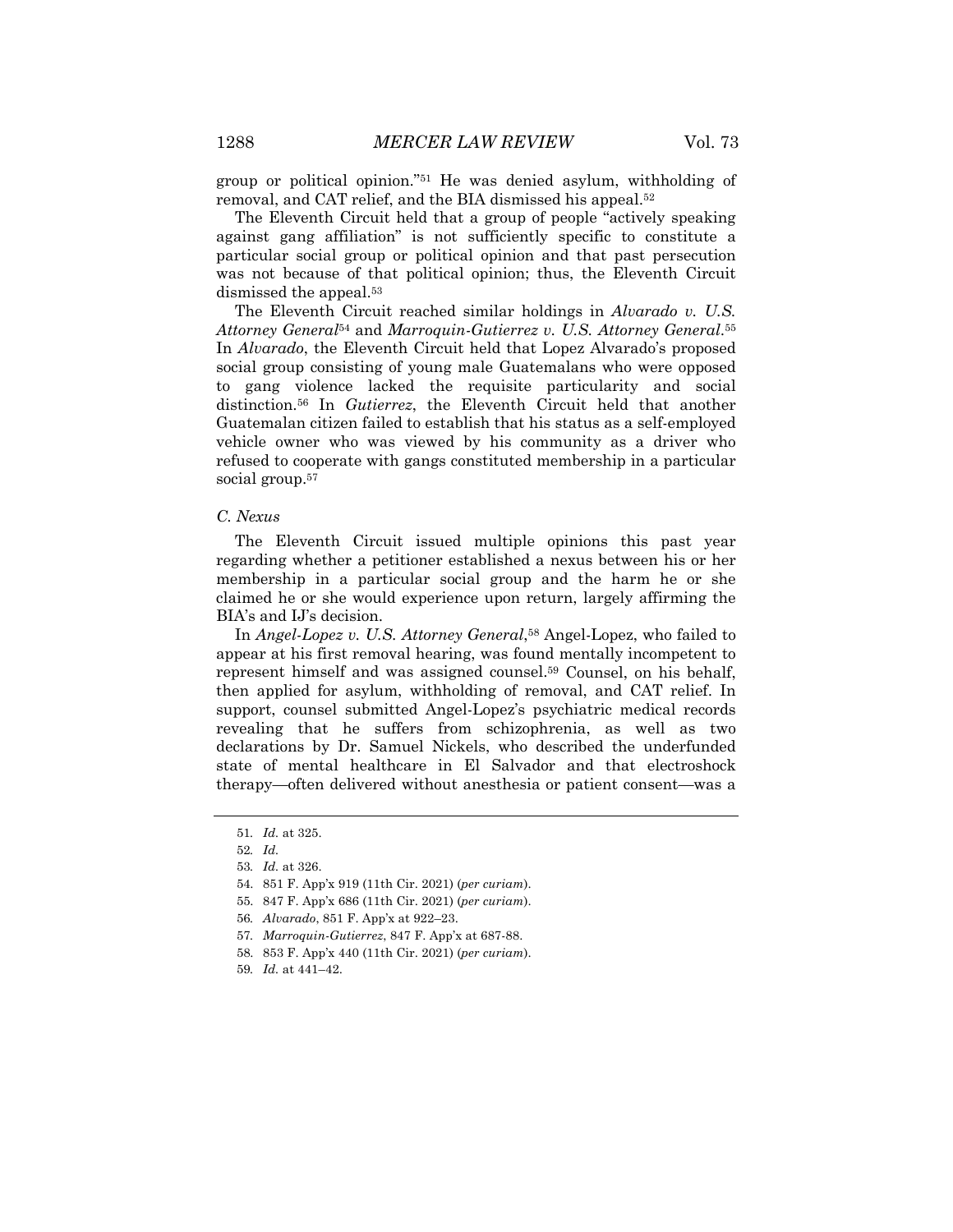common treatment at the only public psychiatric hospital. Dr. Nickels also stated that those with psychosocial disabilities "faced strong stigmatization," that the police "dealt harshly" with everyone and those with such disabilities were at an "extreme risk of harm or abuse," and that gangs also abused those with such disabilities.60 The IJ found that Angel-Lopez failed to show his fear of future persecution on account of his proposed social groups and failed to provide specific facts establishing his membership in a particular social group and the harm he would experience and the BIA affirmed.<sup>61</sup>

The Eleventh Circuit held that the BIA and IJ had considered all the evidence and "gave adequate and reasonable explanations for [their] decisions."62 And because "any stigmatization and incidents of abuse, if they were to occur," could be the result of "underfunded treatment and insufficient training programs," rather than "a desire to harm the mentally ill," the Eleventh Circuit was unpersuaded by Angel-Lopez's challenge to the BIA's determination that he did not establish a nexus between his membership in a particular social group and the harm he claimed he would experience upon return.63 Accordingly, the Eleventh Circuit denied his petition.64

In *Martinez v. U.S. Attorney General*,<sup>65</sup> the BIA and IJ, focusing only on Martinez's lack of showing of past persecution, failed to give reasoned consideration of his well-founded fear of future persecution claim, resulting in the Eleventh Circuit remanding the case to the BIA.66 Martinez alleged Cuban officials arrested him and threatened him with mistreatment because he wrote for a magazine critical of Cuban tax policies, even after relocating to a different city.67 The IJ found Martinez credible but concluded the officials' actions did not rise to the level of past persecution.68 The IJ also "rejected as objectively unreasonable Martinez's fear of future persecution because the evidence did not suggest he 'would be singled out for persecution'" because officials were not searching for him, a warrant was not out for his arrest, the officials released him without injury and charges when he

- 64*. Id.* at 445.
- 65. 992 F.3d 1283 (11th Cir. 2021).
- 66*. Id.* at 1294–95.
- 67*. Id.* at 1287.
- 68*. Id.* at 1289.

<sup>60</sup>*. Id.* at 442.

<sup>61</sup>*. Id.*

<sup>62</sup>*. Id.* at 444.

<sup>63</sup>*. Id.* at 444–45.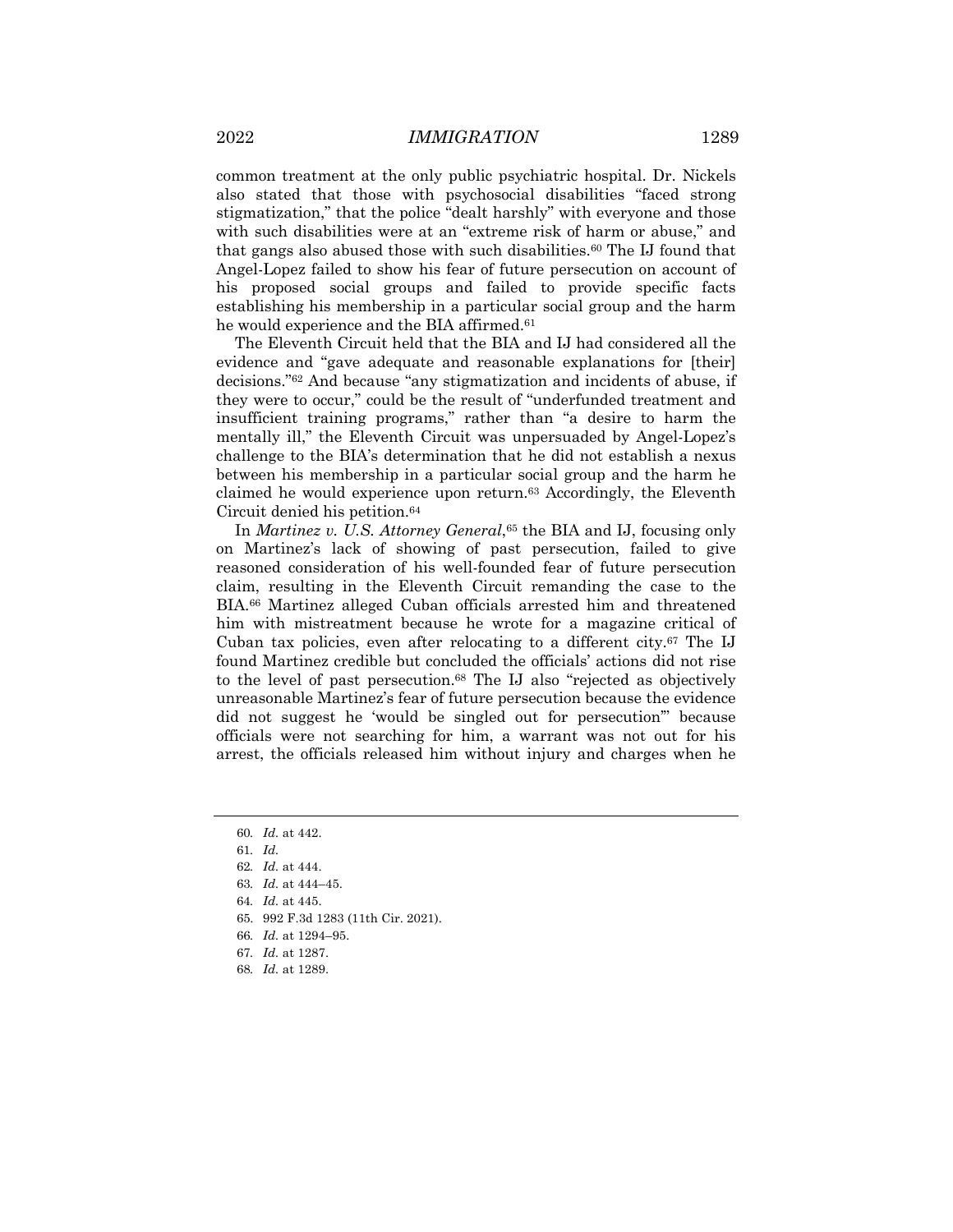was arrested, and his family remained unharmed.69 The BIA affirmed and further found that the evidence of "general political conditions" in Cuban reports was an insufficient showing that Martinez would be persecuted upon return.70

The Eleventh Circuit affirmed the BIA's and IJ's finding that the officials' actions did not rise to the level of past persecution.71 But because the IJ's decision, which the BIA adopted, misstated the record evidence crucial to his well-founded fear of future persecution argument, it resulted in the BIA's and IJ's failure to provide reasoned consideration.72 Specifically, the IJ acknowledged that Martinez submitted reports detailing a pattern or practice "of severe political oppression . . . by the Cuban government . . . aimed at opposition party . . . journalists."73 The IJ then stated that Martinez "provided no evidence that the Cuban government recognizes him as an opposition party journalist," overlooking Martinez's testimony regarding officials considering him a writer of a magazine critical of Cuban tax policies.74 Accordingly, the Eleventh Circuit remanded to the BIA.75

In *Sanchez-Castro v. U.S. Attorney General*,76 Sanchez-Castro, a citizen of El Salvador, applied for asylum, withholding of removal, and CAT relief.77 During her removal hearing, she testified that a gang targeted her family by extortion and threatened to rape and kill them because it assumed her father's work in the United States made them wealthy. The IJ, despite finding her credible, found that Sanchez-Castro's experience did not rise to the level of past persecution and that she did not have a well-founded fear of future persecution because her fears were based on general gang violence, not a statutorily protected ground for relief.78

Accordingly, she did not qualify for asylum, withholding of removal, or CAT relief.79 The BIA dismissed her appeal, affirming the IJ's decision but also distinguishing between when "a persecutor targets a family member as a means to an end," versus when the gang is

<sup>69</sup>*. Id.*

<sup>70</sup>*. Id.* at 1290.

<sup>71</sup>*. Id.* at 1293. Judge Martin dissented as to this point only. *Id.* at 1295.

<sup>72</sup>*. Id.* at 1294.

<sup>73</sup>*. Id.*

<sup>74</sup>*. Id.*

<sup>75</sup>*. Id.* at 1295.

<sup>76.</sup> 998 F.3d 1281 (11th Cir. 2021).

<sup>77</sup>*. Id.* at 1283.

<sup>78</sup>*. Id.* at 1284–85.

<sup>79</sup>*. Id.* at 1285.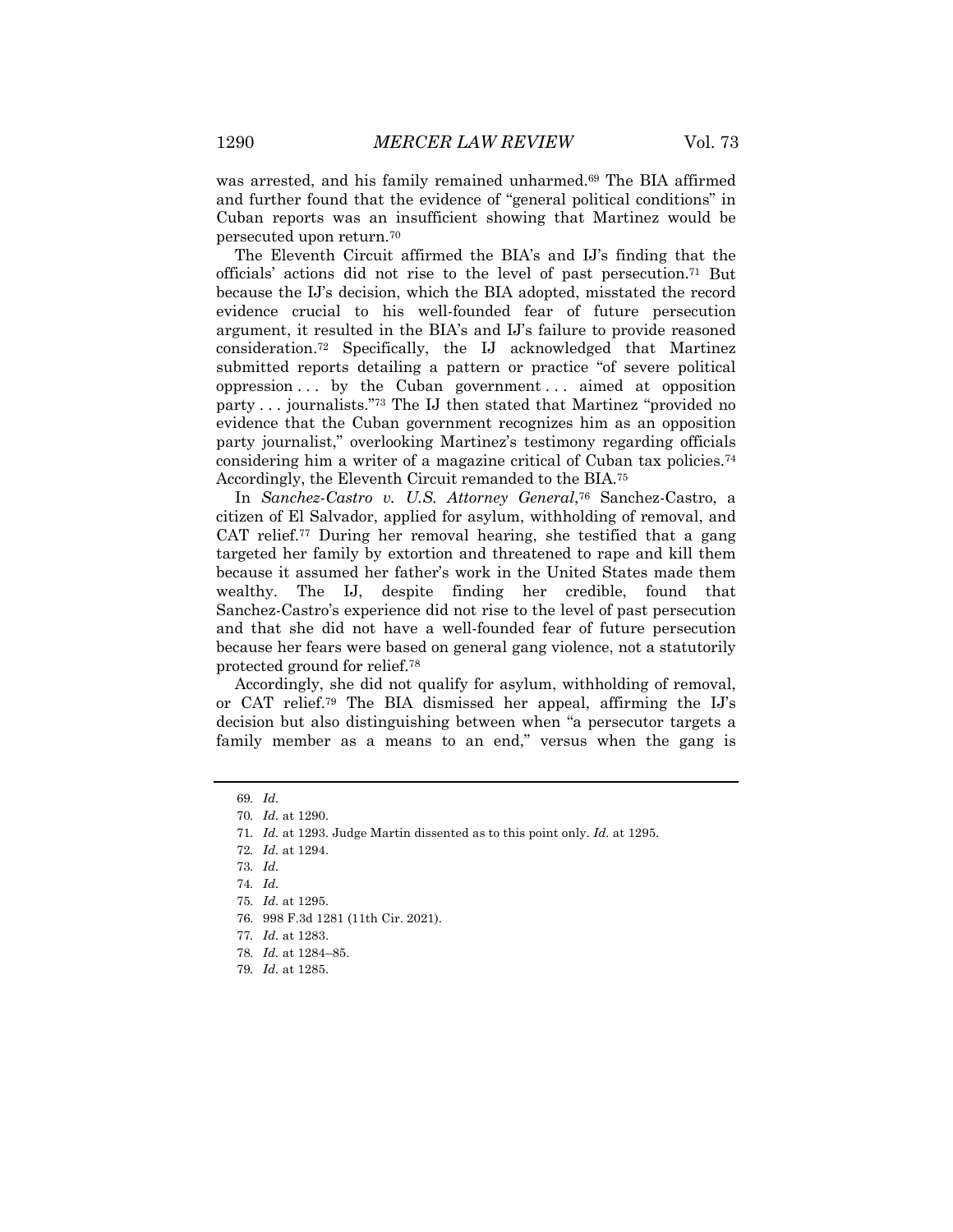motivated by "animus against the family per se," with only the latter being enough to obtain relief.<sup>80</sup>

The Attorney General then issued his decision in *Matter of L-E-A-*,81 concluding a nuclear family will not qualify as a particular social group but left undisturbed the BIA's "analysis of the circumstances in which membership in a family constitutes a central reason for persecution."82 The BIA then, again, dismissed Sanchez-Castro's appeal on remand.83

Based on the Attorney General's decision, the Eleventh Circuit concluded that "[t]he record does not compel a finding that any persecution that Sanchez-Castro suffered or fears occurred 'because of' the status of her nuclear family."84 Rather, the record showed that the gang engaged in the type of extortion and threatening behavior Sanchez-Castro claimed indiscriminately.85 The court held that substantial evidence supported the IJ's finding that Sanchez-Castro failed to satisfy the nexus requirement for asylum and withholding of removal and that she was not eligible for asylum or withholding of removal.86 It also held that she failed to establish any likelihood that she will suffer harm inflicted by or with the consent of a government official, thus denying CAT relief.87

#### II. PROCEDURE AND JURISDICTION

The Eleventh Circuit resolved multiple procedural and jurisdictional issues this past year, including an issue of first impression.

In *Rios-Hernandez v. U.S. Attorney General*,<sup>88</sup> the Eleventh Circuit had a similar holding to that of *Sanchez-Castro*. It held that Rios-Hernandez, a citizen of El Salvador, failed to adequately challenge all elements upon which the IJ based her conclusions regarding Rios-Hernandez's proposed family groups, and substantial evidence supported a finding that the government of El Salvador would not acquiesce the torture he endured.89 During his merits hearing, Rios-Hernandez argued that he suffered a (1) fear of gang persecution due to his family membership and "neglected and abandoned young males

- 88. 859 F. App'x 865 (11th Cir. 2021).
- 89*. Id.* at 869.

<sup>80</sup>*. Id.*

<sup>81.</sup> 27 I. & N. Dec. 581 (A.G. 2019).

<sup>82</sup>*. Sanchez-Castro*, 998 F.3d at 1285.

<sup>83</sup>*. Id.*

<sup>84</sup>*. Id.* at 1286.

<sup>85</sup>*. Id.* at 1287.

<sup>86</sup>*. Id.* at 1288.

<sup>87</sup>*. Id.*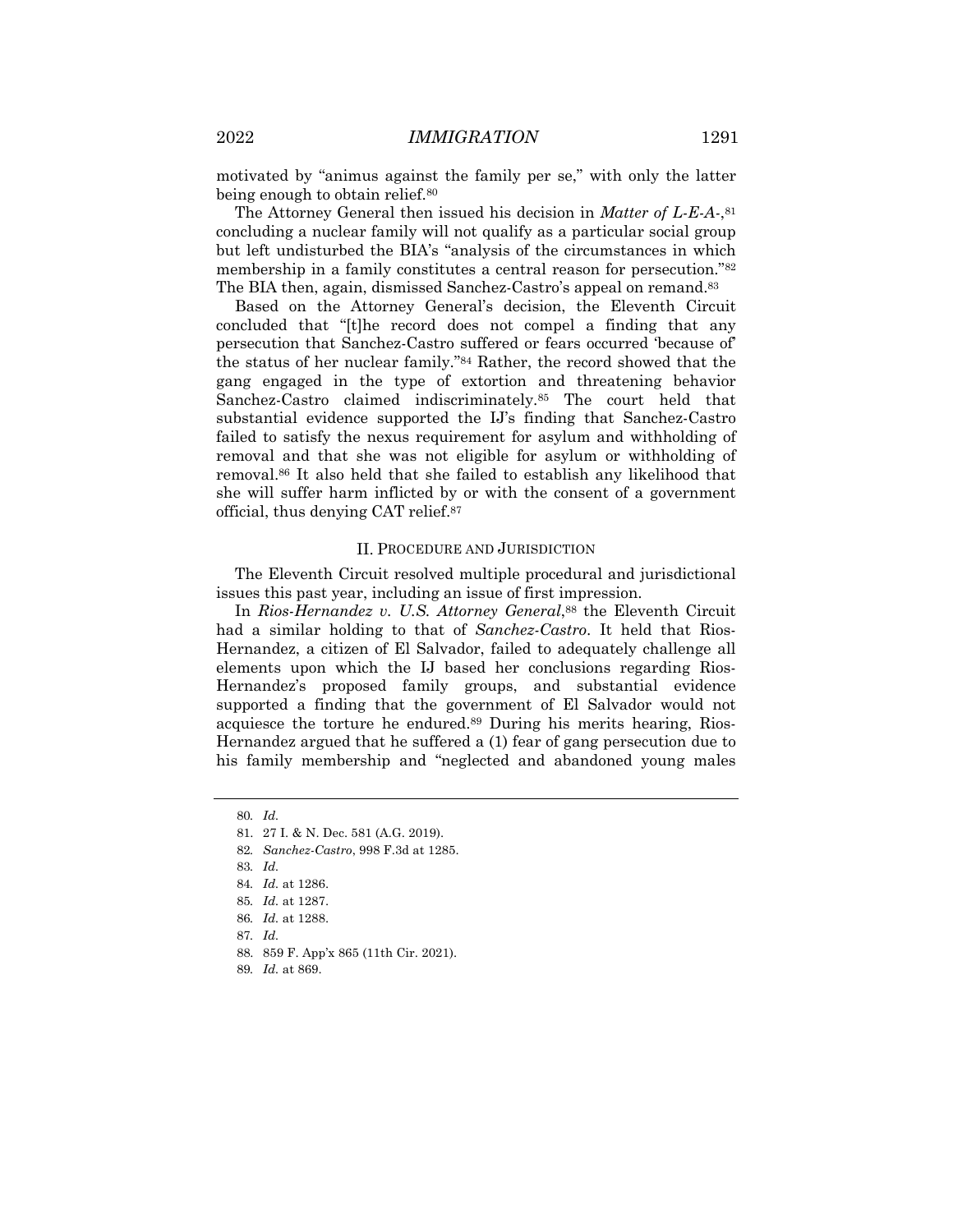from Anamorós," and (2) fear of being tortured by gangs if returned.<sup>90</sup> The IJ found him credible but concluded that the proposed groups did not qualify as particular social groups under the INA and that, even if they qualified, his persecution was based on his membership in those social groups. The IJ also denied him CAT relief because he failed to establish that the government of El Salvador instigates or acquiesces to gang torture and the previous harm did not amount to torture. The BIA affirmed.91

Rios-Hernandez appealed, arguing as to asylum that the IJ erred in her conclusion that his family did not qualify as a particular social group, that he was not a member of the neglected and abandoned young males from Anamorós, and that he had not established his persecution was based on his proposed social groups.92 The Eleventh Circuit affirmed and further held that because Rios-Hernandez challenged only the IJ's conclusion about his group membership and not that the group lacked all three elements necessary to qualify as a particular social group, his argument failed in regard to his second proposed social group.93 The Eleventh Circuit also held that Rios-Hernandez's challenge as to the denial of CAT relief failed because there was "substantial evidence in the record" supporting the BIA's and IJ's decisions.94

In *Thamotar v. U.S. Attorney General*,95 Thamotar appealed the BIA's order affirming the IJ's discretionary denial of his asylum application, arguing that because his removal was withheld by the IJ, 8 C.F.R.  $§$  1208.16(e)<sup>96</sup> required reconsideration of his asylum claim.<sup>97</sup> The Eleventh Circuit granted Thamotar's petition, vacated the BIA's

96*. Id.* at 971.

<sup>90</sup>*. Id.* at 866.

<sup>91</sup>*. Id.*

<sup>92</sup>*. Id.* at 866–67.

<sup>93</sup>*. Id.* at 868.

<sup>94</sup>*. Id.* at 869.

<sup>95.</sup> 1 F.4th 958 (11th Cir. 2021) (*per curiam*).

In the event that an applicant is denied asylum solely in the exercise of discretion, and the applicant is subsequently granted withholding of deportation or removal under this section, thereby effectively precluding admission of the applicant's spouse or minor children following to join him or her, the denial of asylum shall be reconsidered. Factors to be considered will include the reasons for the denial and reasonable alternatives available to the applicant such as reunification with his or her spouse or minor children in a third country.

*Id.* (citing 8 C.F.R. § 1208.16(e) (removed and reserved by 85 F.R. 67202-01) (effective Dec. 31, 2022)).

<sup>97</sup>*. Thamotar*, 1 F.4th at 962–63.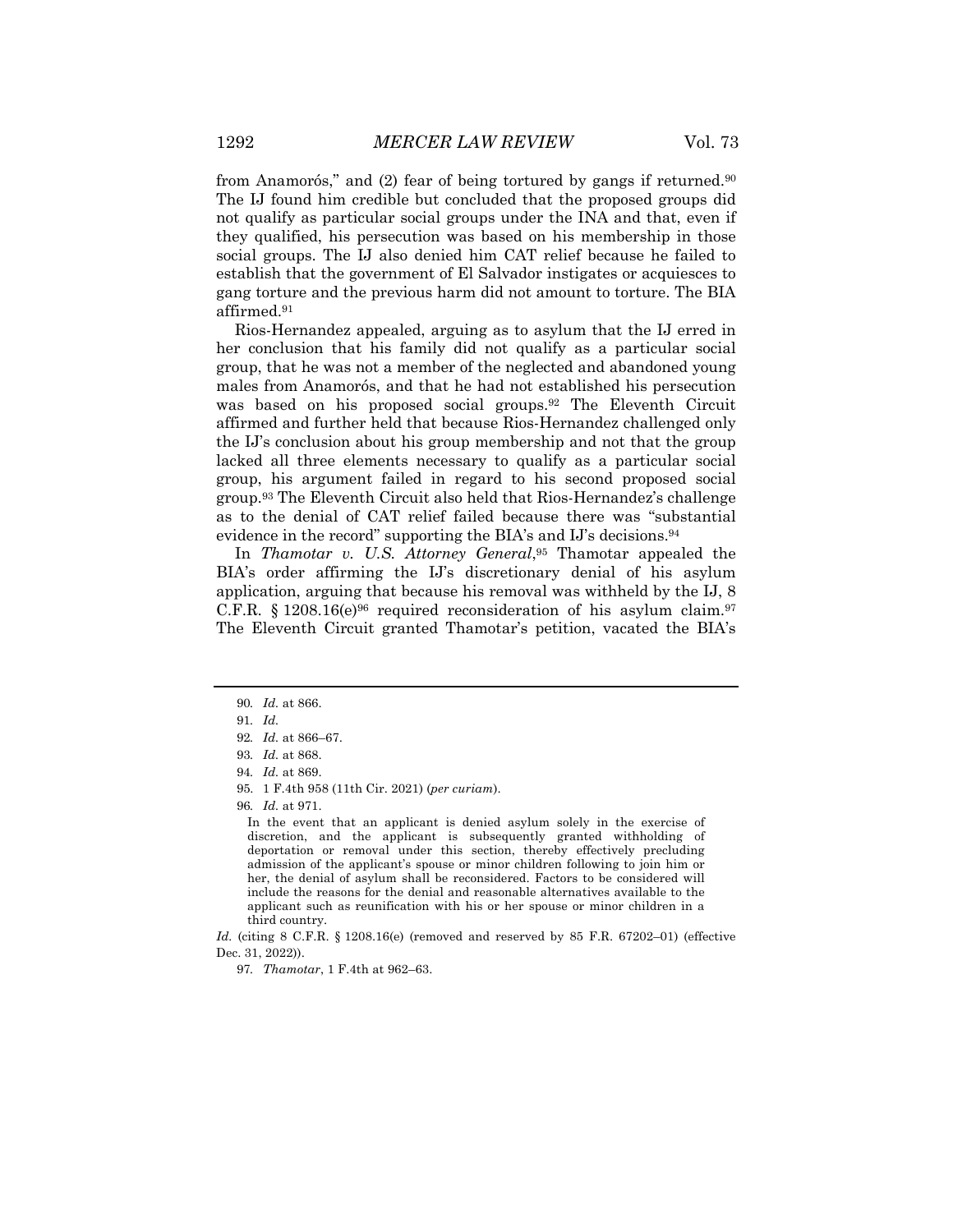order, and remanded the case to the BIA with instructions to remand to the IJ for reconsideration of the discretionary denial of asylum.98

During his credible fear interview, Thamotar stated he was driving customers in his taxi when he was stopped at a military checkpoint.99 After discovering he was Tamil and accusing him of being part of the LTTE, the Sri Lankan army officials arrested him and took him to a camp where they interrogated and tortured him. During his fourteenday imprisonment, Thamotar "was hung upside down, beaten, and given urine to drink instead of water."100 Just three days after his release, army officials came to his home, beat him, attacked his wife and son, and threatened to kill his daughter.101

After admitting the allegations in his notice to appear and conceding removability, Thamotar applied for asylum, withholding of removal, and CAT relief based on his race, political opinion, nationality, and membership in a particular social group.102 Due to discrepancies in his credible fear interview, application, and accompanying materials, the IJ found Thamotar not credible and denied his application for asylum, withholding of removal, and CAT relief, and the BIA affirmed.<sup>103</sup> The Eleventh Circuit remanded the case to the BIA for further factfinding on Thamotar's fear of future persecution based on "his Tamil ethnicity alone or in conjunction with his status as a failed asylum seeker," and the BIA remanded to the IJ.104

At his second removal hearing, Thamotar submitted additional evidence, including news articles showing that "Tamils faced persecution in Sri Lanka based on their ethnicity and status as failed asylum seekers," an updated affidavit from his father, and his marriage certificate to clear up past discrepancies in his evidence and testimony.105 He argued that the IJ should reconsider all the issues because the BIA did not expressly retain jurisdiction or limit the IJ's inquiry on remand.106 The IJ, based on his previous findings and new evidence submitted, granted him withholding of removal because he was "more likely than not to face persecution" if he returned to Sri Lanka because he was a Tamil-failed asylum seeker and there was a

- 99*. Id.* at 963–64.
- 100*. Id.* at 964.
- 101*. Id.*
- 102*. Id.*
- 103*. Id.* at 965.
- 104*. Id.*
- 105*. Id.*
- 106*. Id.*

<sup>98</sup>*. Id.* at 963.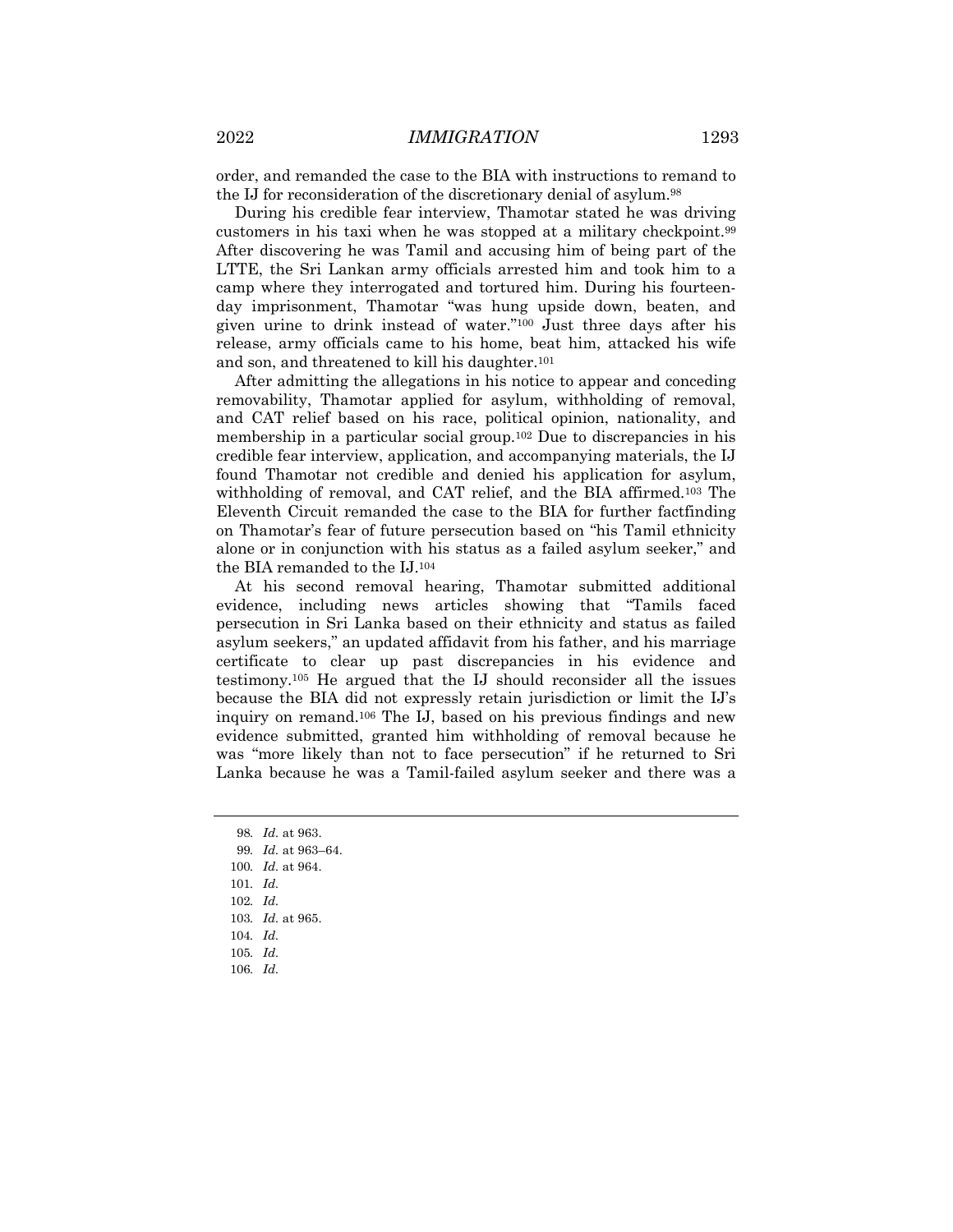pattern or practice of persecution against Tamils.107 Because the Sri Lankan government is responsible for the persecution, relocation within Sri Lanka was not feasible.108 The IJ, however, denied Thamotar asylum as a matter of discretion because he was granted withholding of removal and thus would not face future persecution, he was not found to be credible, and he did not seek asylum in other countries to which he traveled before coming to the United States.109 The BIA affirmed and concluded the IJ's failure to reconsider its denial of asylum under 8 C.F.R. § 1208.16(e) did not warrant remand because family unification alone was insufficient to overcome the negative factors outlined in the IJ's decision.110

On appeal, the Eleventh Circuit questioned whether it had jurisdiction to review an order denying asylum and held that granting withholding of removal was a matter of first impression for the court.<sup>111</sup> The INA limits the court's jurisdiction to orders of removal, which are defined as "a determination that a noncitizen is removable from the United States or an order directing the noncitizen's removal from the United States."112 Because an IJ must issue an order of removal before granting a withholding of removal, the court held it had jurisdiction to review.113 The court further held that the issue was not moot based on the withholding of removal being granted because asylum status affords more benefits than withholding of removal, such as allowing his wife and children to join him in the United States as derivative asylees.114

The court next turned to whether the agency, as required by section 1208.16(e), properly reconsidered the IJ's discretionary denial of asylum despite granting a withholding of removal.115 Interpreting and applying section 1208.16(e) for the first time, the court adopted other courts' reasoning that "reconsideration of asylum is mandatory for a petitioner" is "both logical and reasonable" when the petitioner has also been granted a withholding of removal.116

- 113*. Id.* at 967–68.
- 114*. Id.* at 968–69.

115. The court noted that the Department of Justice and Department of Homeland Security issued a final rule eliminating this regulation after Thamotar filed his appeal. "Because the Rule does not provide for retroactive application, it applies only prospectively and thus does not impact Mr. Thamotar's appeal." *Id.* at 971 n.10.

116*. Id.* at 971–72.

<sup>107</sup>*. Id.* at 965–66.

<sup>108</sup>*. Id.* at 966.

<sup>109</sup>*. Id.*

<sup>110</sup>*. Id.*

<sup>111</sup>*. Id.* at 967.

<sup>112</sup>*. Id.*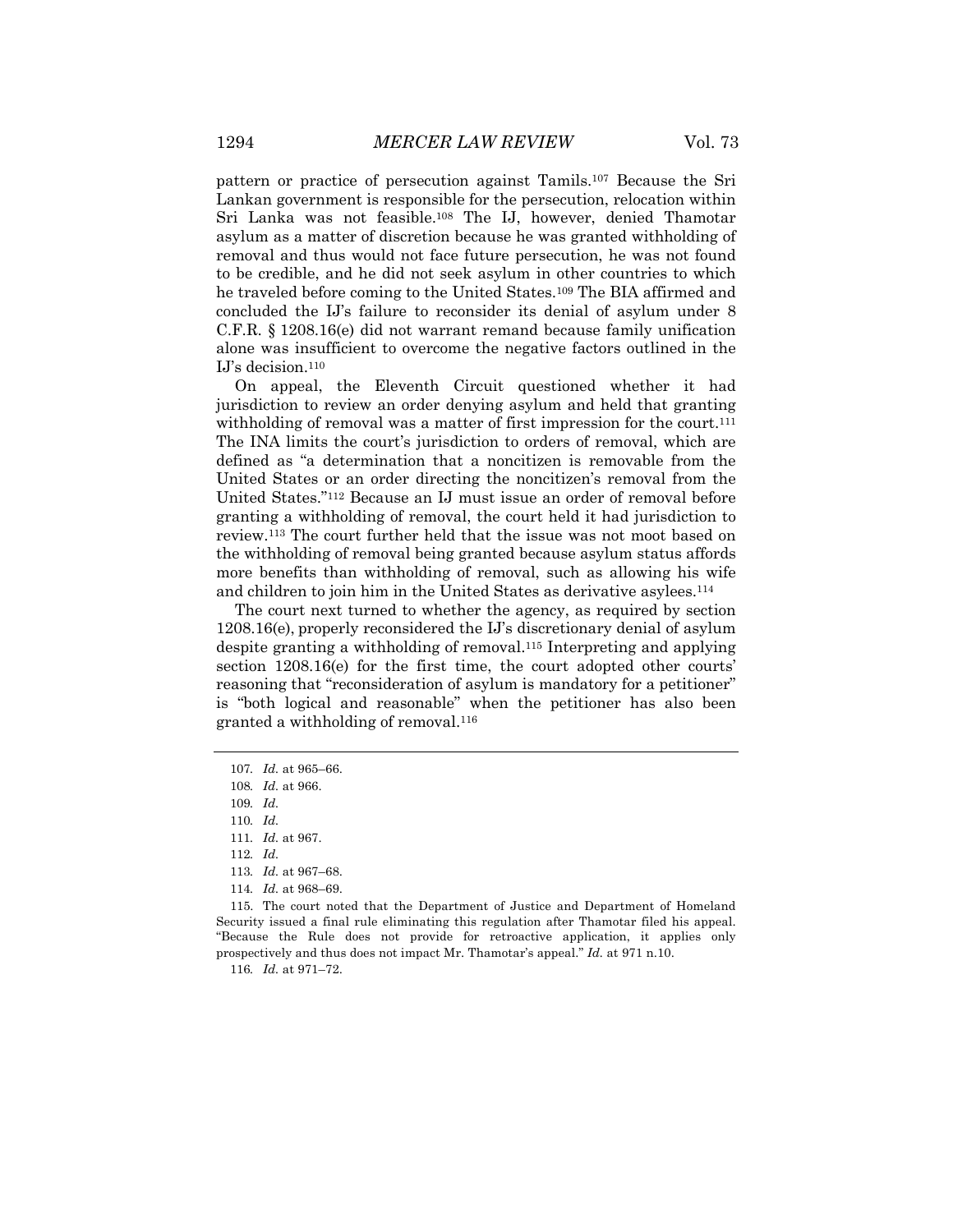Although the court found section 1208.16(e)'s mandate of reconsideration to be clear, it noted that the scope of the reconsideration was not.117 Specifically, the court questioned whether the agency must reweigh the "totality of the circumstances" or "address . . . only the factor of reasonably available alternatives for family reunification."118 Ultimately, the court held it is the IJ who must "assess the impact of the asylum denial on [the petitioner's] ability to be reunited with his family," determine whether there are reasonable alternatives available for the petitioner's family to reunify, and then conduct the reconsideration by reevaluating the totality of the circumstances and reweighing the positive and negative factors, "paying particular attention to the reasonable alternatives for family reunification."119 Because the IJ failed to do this in Thamotar's case, the court vacated the BIA's decision and remanded to the IJ for reconsideration of the discretionary denial of asylum.120

In a case with a much less complicated procedural history, the Eleventh Circuit in *Luna-Flores v. U.S. Attorney General*<sup>121</sup> held that it did not have jurisdiction to hear the appeal.122 The BIA had not allowed Luna-Flores to reinstate his appeal "given his perceived need to return to Mexico rather than stay at an immigration detention facility while his appeal was pending."<sup>123</sup> As such, the court reasoned, the BIA's discretionary decision was not a final order, and the court lacked jurisdiction over the matter.124

In *Cherubin v. U.S. Attorney General*,125 Cherubin failed to exhaust her administrative remedies.126 Cherubin, a Haitian citizen, and her minor daughter applied for asylum and withholding of removal with the assistance of counsel. Counsel withdrew before her removal hearing, and she proceeded *pro se*. The IJ denied Cherubin's claims, concluding that her asylum application was untimely, her testimony was not credible, and she failed to provide any corroborating evidence.127

123*. Id.* at 871.

- 125. 849 F. App'x 896 (11th Cir. 2021).
- 126*. Id.* at 897.
- 127*. Id.*

<sup>117</sup>*. Id.* at 972.

<sup>118</sup>*. Id.* at 973.

<sup>119</sup>*. Id.* at 973, 976.

<sup>120</sup>*. Id.* at 976.

<sup>121.</sup> 859 F. App'x 869 (11th Cir. 2021).

<sup>122</sup>*. Id.* at 872.

<sup>124</sup>*. Id.* at 872.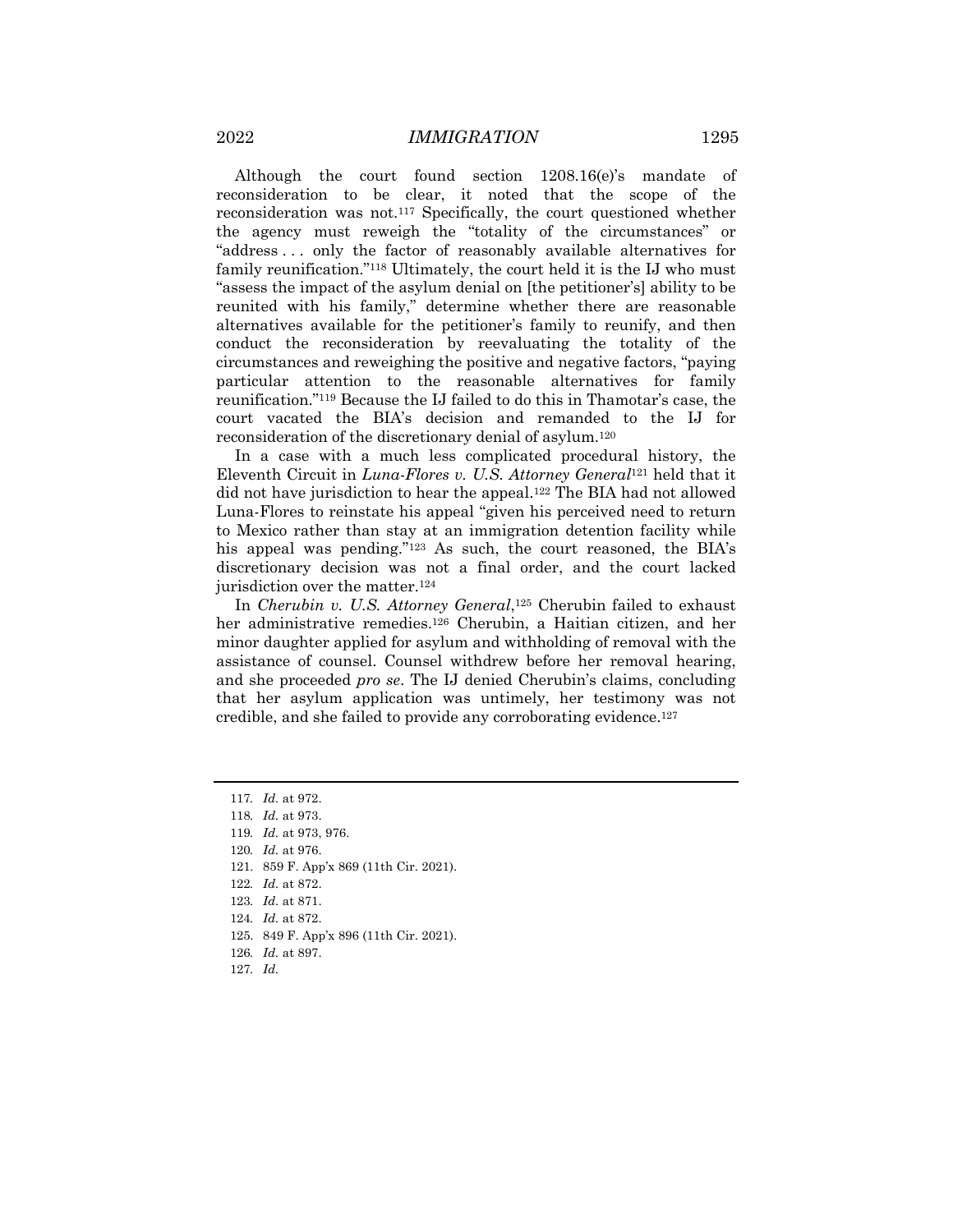In her notice of appeal to the BIA, Cherubin described her reasons for appeal as "having the time to file a written brief," "to review all the facts which sustain my case," "to restate more carefully the subject of my request for asylum," and "to provide also as needed reliable documentation to support my claim," and indicated she would file a written brief.128 Cherubin then failed to submit a brief, and the BIA affirmed the IJ's decision.129

On appeal, Cherubin argued that the BIA and IJ failed to properly analyze her credibility and to give her an opportunity to provide corroborating testimony.130 Because she did not raise these issues to the BIA or file a written brief, the Eleventh Circuit held that she failed to exhaust her administrative remedies, and therefore, the court lacked jurisdiction to hear her case.<sup>131</sup>

In *Ingry v. U.S. Attorney General*,132 Colombian sisters also failed to exhaust administrative remedies, leading the Eleventh Circuit to hold that it lacked jurisdiction.133 The sisters, Angie and Ingry, were threatened and harassed via social media by the man dating Angie's exboyfriend and estranged father to her child, who was a police officer named Jhon Ruiz. At one point, the officer came to Angie's house with two other officers and destroyed her personal property while looking for Angie's ex-boyfriend. After going to a police station where Ruiz did not work, Angie's ex-boyfriend was arrested, but Ruiz was not.134

The sisters went to the United States during the investigation and applied for asylum, which the IJ denied because (1) they did not provide corroborating evidence, (2) Ruiz's threats did not amount to past persecution, (3) they did not establish a nexus between the threats and their proposed social group, and (4) they did not establish a wellfounded fear that the Colombian government would not protect them from Ruiz.135 The BIA affirmed.136

Because the sisters failed to raise the argument of sufficiency of corroborating evidence in their appeal to the BIA, the Eleventh Circuit held that it did not have jurisdiction to consider the argument.<sup>137</sup> It

132. 854 F. App'x 321 (11th Cir. 2021) (*per curiam*).

<sup>128</sup>*. Id.*

<sup>129</sup>*. Id.*

<sup>130</sup>*. Id.*

<sup>131</sup>*. Id.* at 898.

<sup>133</sup>*. Id.* at 325.

<sup>134</sup>*. Id.* at 323.

<sup>135</sup>*. Id.* at 323–24.

<sup>136</sup>*. Id.* at 324.

<sup>137</sup>*. Id.*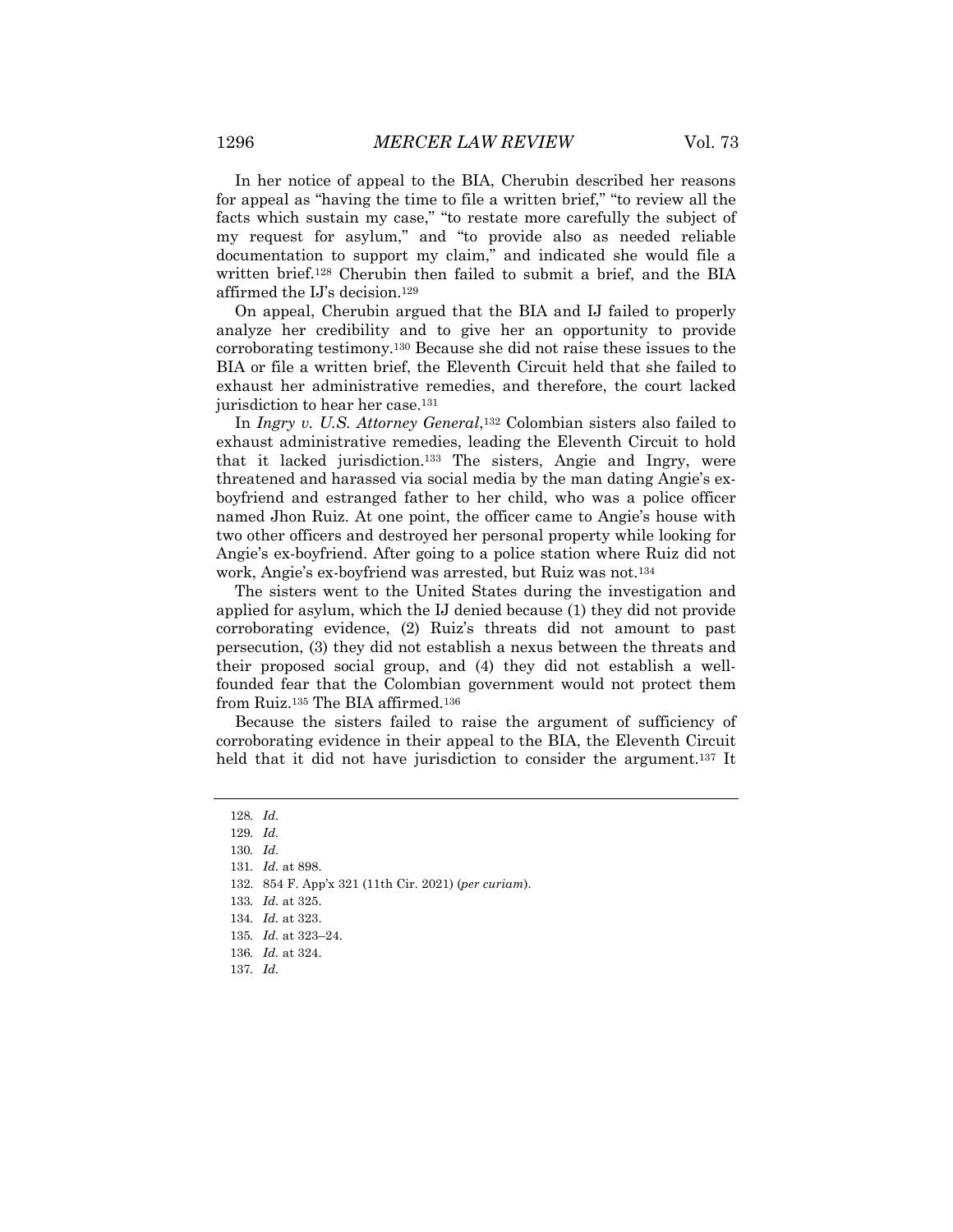further held that Ruiz's actions did not amount to past persecution, and substantial evidence supported (1) the IJ's finding that there was no nexus between the threats and the proposed social group, and (2) the IJ's finding that the sisters did not establish "that they were unable to avail themselves of Colombia's judicial system."138

In *Hernandez-Trochez v. U.S. Attorney General*,139 the Eleventh Circuit again held that Hernandez-Trochez failed to exhaust her administrative remedies.140 At her hearing, she presented affidavits with conflicting testimony regarding their origination. The BIA remanded her initial appeal to the IJ "after concluding that it was clearly erroneous to find Hernandez-Trochez['s] testimony not credible merely because of the discrepancies concerning the affidavits."141 After her second hearing, the IJ again did not find Hernandez-Trochez credible. She appealed to the BIA, arguing that the BIA had already determined she was credible and that the case should be remanded "to give her the opportunity to define her [particular social group] according to decisions released after her case was submitted."142 The BIA dismissed her appeal.143

At the Eleventh Circuit, Hernandez-Trochez argued that in light of the Attorney General's recent decision in *Matter of A-B-*,144 the BIA erred in not remanding the matter so she could restate her particular social group claim.145 Because her reference to "decisions released after" her case submitted to the IJ was vague and did not specifically reference *Matter of A-B-*, the Eleventh Circuit held that the BIA was not afforded an opportunity to consider the argument, which failed to satisfy the exhaustion requirement and grant the court jurisdiction.<sup>146</sup> Hernandez-Trochez also argued that the IJ deprived her of due process because he was determined to reach the same credibility finding in the second hearing as he did in the first.147 Because her brief to the BIA did not raise a due process claim, the court held that Hernandez-Trochez

143*. Id.*

<sup>138</sup>*. Id.* at 325.

<sup>139.</sup> 853 F. App'x 331 (11th Cir. 2021) (*per curiam*).

<sup>140</sup>*. Id.* at 336.

<sup>141</sup>*. Id.* at 333.

<sup>142</sup>*. Id.* at 334.

<sup>144.</sup> 27 I. & N. Dec. 316 (B.I.A. June 11, 2018)

<sup>145</sup>*. Hernandez-Trochez*, 853 F. App'x at 336.

<sup>146</sup>*. Id.* at 334, 336.

<sup>147</sup>*. Id.* at 336.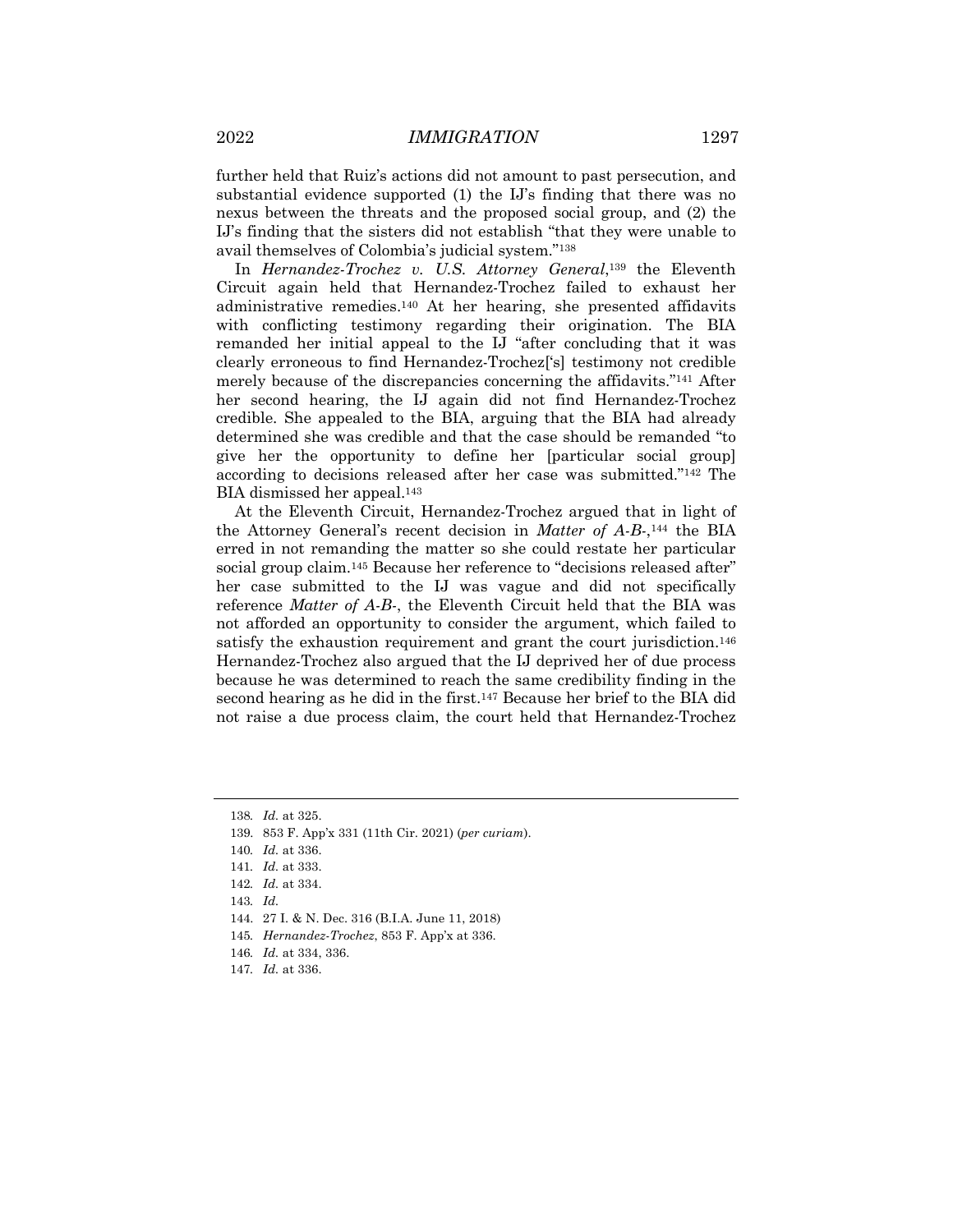also failed to exhaust her remedies as to this claim, and thus, the court lacked jurisdiction.<sup>148</sup>

The petitioner in *Giron-Garcia v. U.S. Attorney General*<sup>149</sup> also failed to exhaust her administrative remedies.150 Giron-Garcia challenged the merits of the BIA's and IJ's denial of asylum based on her failure to establish a well-founded fear of future persecution.151 The Eleventh Circuit reasoned that because Giron-Garcia did not challenge the IJ's conclusion that she failed to demonstrate any nexus between her fear of future persecution based on her being a member of a protected particular social group, she failed to exhaust her administrative remedies.152

In *Vikulin v. U.S. Attorney General*,153 the Eleventh Circuit held that it lacked jurisdiction to consider Vikulin's challenge of the BIA's denial of his application for adjustment of status.154 In December 2004, Vikulin was ordered to depart to Kazakhstan for failure to maintain his student status for his student visa, but he failed to depart. In 2010, Vikulin was arrested for a DUI and successfully moved to reopen his removal proceedings to seek asylum, withholding of removal, and CAT relief. After multiple continuances, his hearing was held in 2017. The IJ found him credible but denied his application, finding that he was targeted because of his family's wealth and ability to pay bribes, rather than membership in a particular social group, and that he could reasonably relocate upon his return.155

While his BIA appeal was pending, Vikulin moved to remand so that the IJ could consider an application for adjustment of status based on an approved immigrant visa petition that his mother had filed for him.<sup>156</sup> The BIA affirmed the IJ's decision, dismissed the appeal, and granted his motion. After his second hearing, the IJ denied Vikulin's application for adjustment of status because he "failed to demonstrate good moral character" due to his DUIs, revocation of probation based on a positive drug test, and possession of cocaine charge.157 Vikulin appealed to the BIA, and, again, moved to remand for his application

<sup>148</sup>*. Id.*

<sup>149.</sup> 845 F. App'x 822 (11th Cir. 2021) (*per curiam*).

<sup>150</sup>*. Id.* at 825.

<sup>151</sup>*. Id.*

<sup>152</sup>*. Id.* at 826.

<sup>153.</sup> 846 F. App'x 806 (11th Cir. 2021) (*per curiam*).

<sup>154</sup>*. Id.* at 807.

<sup>155</sup>*. Id.* at 808–10.

<sup>156</sup>*. Id.*

<sup>157</sup>*. Id.* at 810–11.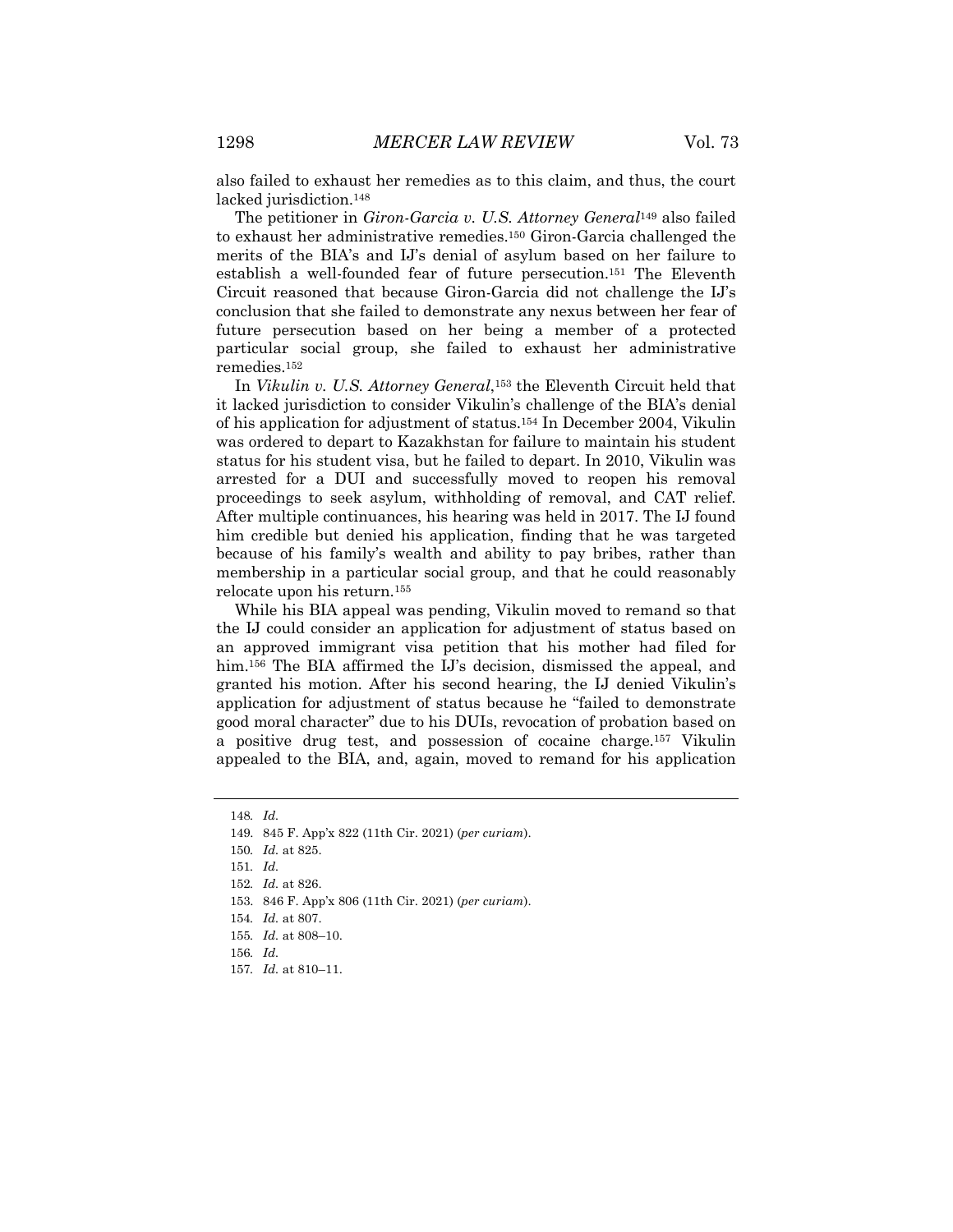for adjustment of status, this time asserting that his cocaine charge had been dismissed. The BIA denied his application for adjustment of status, dismissed his appeal, and denied his motion for remand.158 The Eleventh Circuit affirmed the BIA's decision regarding Vikulin's asylum, withholding of removal, and CAT relief claims.159 But it held that it lacked jurisdiction to review the BIA's discretionary decision regarding adjustment of status because "this type of claim, although couched in due process terms, does not state a colorable constitutional claim and instead is a challenge to the BIA's exercise of its discretion."<sup>160</sup>

In *Camarena v. Director, Immigration and Customs Enforcement*,<sup>161</sup> the consolidated appeals of two immigrants who admitted they were subject to valid removal orders were denied by the Eleventh Circuit for lack of jurisdiction.162 Yet, when the government moved to execute the orders, they sued. Both had applied for provisional unlawful presence waivers, which, if granted, would make it easier to return to the United States in the future. They argued that the government cannot remove them yet because removal would interfere with their "regulatory rights" to remain in the United States while they apply for the waivers.163 The Eleventh Circuit held that it lacked jurisdiction because 8 U.S.C.  $\S 1252(g)$ <sup>164</sup> "bars federal courts from hearing 'any cause or claim' by an alien 'arising from the decision or action by the Attorney General to . . . execute removal orders.'"165

#### III. STANDARD OF REVIEW

The only Eleventh Circuit opinion issued this past year regarding standard of review involved a dissenting opinion by now-retired Judge Martin.

In *Lie Ye Xiao v. U.S. Attorney General*,166 the Eleventh Circuit held that the BIA did not abuse its discretion in denying the petitioner's second motion to reopen his removal proceedings.167 After the IJ denied

166. 846 F. App'x 745 (11th Cir. 2021) (*per curiam*).

<sup>158</sup>*. Id.* at 811.

<sup>159</sup>*. Id.* at 814.

<sup>160</sup>*. Id.* at 815.

<sup>161.</sup> 988 F.3d 1268 (11th Cir. 2021).

<sup>162</sup>*. Id.* at 1270.

<sup>163</sup>*. Id.*

<sup>164.</sup> 8 U.S.C. § 1252(g) (2005).

<sup>165</sup>*. Camarena*, 988 F.3d at 1272 (citing Reno v. Am.-Arab Anti-Discrimination Comm., 525 U.S. 471 (1999)).

<sup>167</sup>*. Id.* at 745.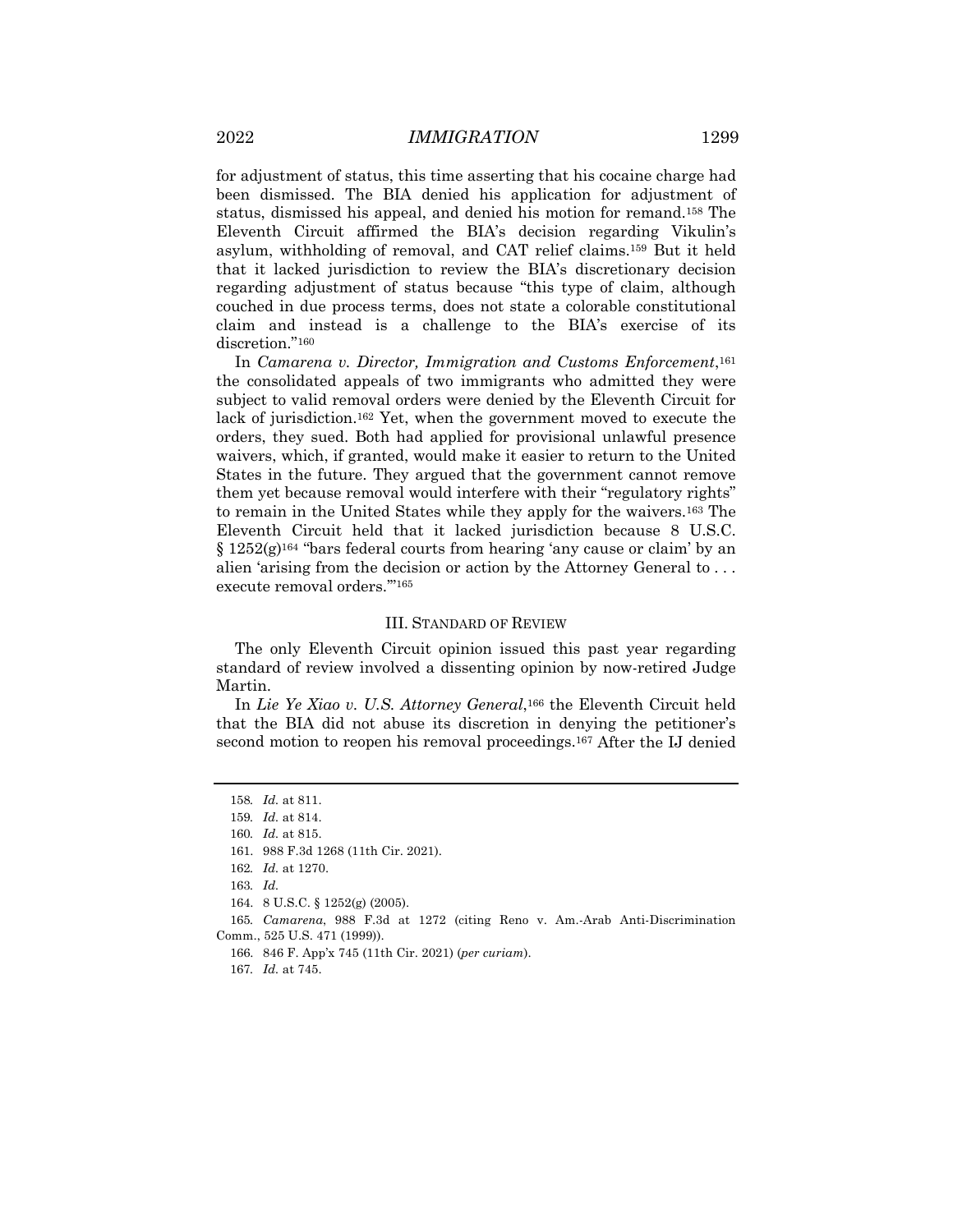the petitioner's applications, the BIA affirmed, and the petitioner did not appeal.168 The following year, the petitioner filed his first motion to reopen the removal proceedings, arguing that, based on the Supreme Court's decision in *Pereira v. Sessions*,169 his notice to appear was defective.170 The BIA denied the motion, and the petitioner did not appeal. Two months later, the petitioner filed his second motion to reopen based on changed conditions in his home country of China, which the BIA denied. His appeal to the Eleventh Circuit followed.<sup>171</sup> Reviewing the BIA's fact findings under the "highly deferential substantial evidence test," the Eleventh Circuit held that the BIA did not abuse its discretion in denying the petitioner's second motion, and furthermore, the second motion was successive and time-barred.172

Judge Martin dissented, stating that although motions to reopen are subject to time and number limits, those limits do not apply if the motion is based on changed circumstances in his home country.173 Because the petitioner "submitted hundreds of pages of evidence about how conditions in China have changed since his initial application for asylum was denied," she stated the BIA should have considered the evidence.174

#### IV. OTHER COMMON ISSUES

Due to the multifaceted nature of immigration law, issues not fitting quite as neatly into the aforementioned categories exist, such as naturalization and habeas corpus. Illustrations of such cases are summarized below.

#### *A. Naturalization*

In *United States v. Osorto*,175 the Eleventh Circuit affirmed the defendant's sentence, thereby rejecting Osorto's procedural due process and equal protection challenges to the U.S. Sentencing Guidelines Manual Sections  $2L1.2(b)(2)^{176}$  and  $(3)^{177}$  because those subsections

170*. Lie Ye Xiao*, 846 F. App'x at 746.

<sup>168</sup>*. Id.* at 746.

<sup>169.</sup> 138 S. Ct. 2105 (2018).

<sup>171</sup>*. Id.*

<sup>172</sup>*. Id.* at 746, 748.

<sup>173</sup>*. Id.* at 748 (Martin, J., dissenting).

<sup>174</sup>*. Id.* at 748–49 (Martin, J., dissenting).

<sup>175.</sup> 995 F.3d 801 (11th Cir. 2021).

<sup>176.</sup> 18 U.S.C. App'x § 2L1.2(b)(2) (2018).

<sup>177.</sup> 18 U.S.C. App'x § 2L1.2(b)(3) (2018).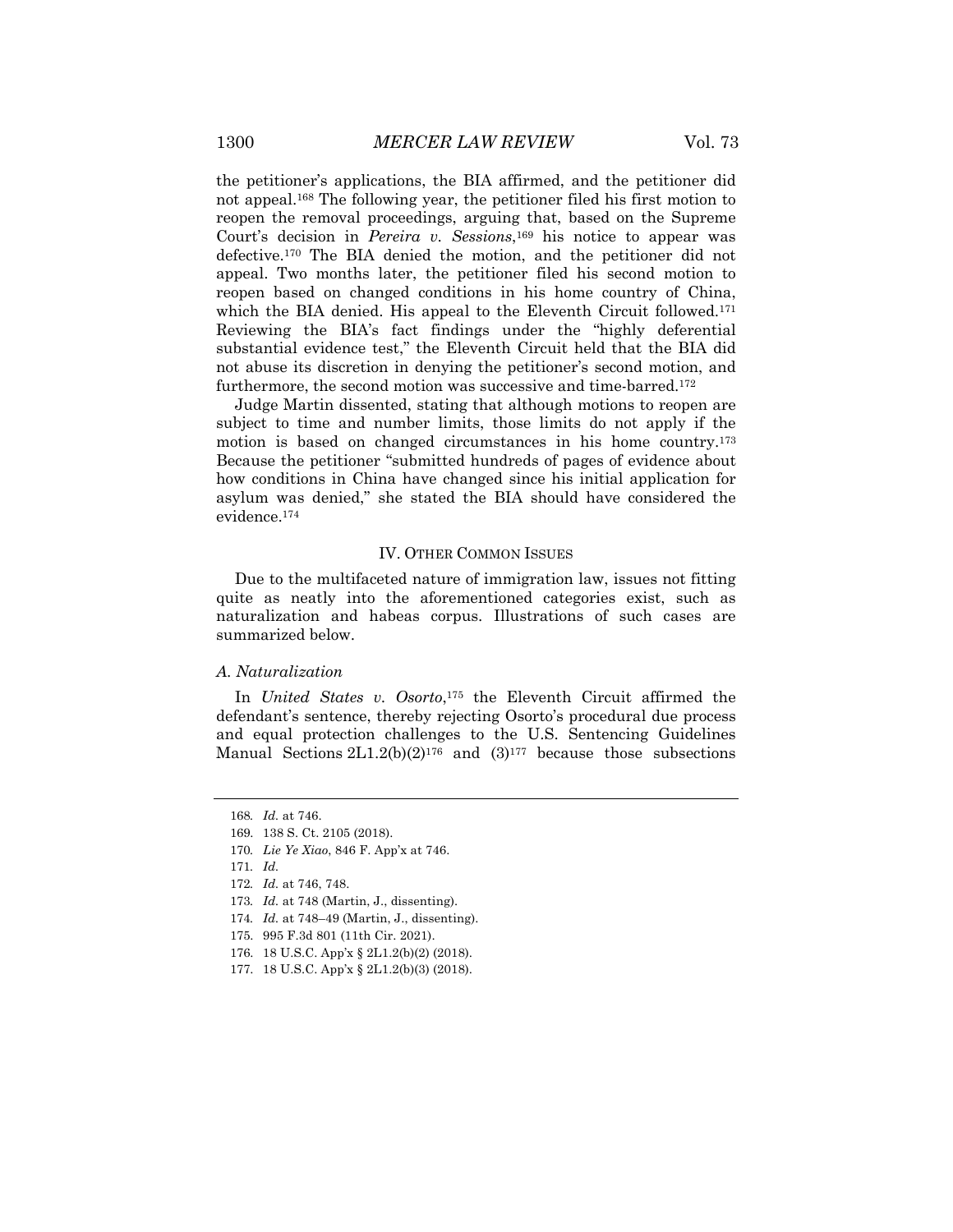unlawfully discriminate against noncitizens.178 Because Osorto had been convicted of a felony with a sentence of at least five years while in the United States illegally, ordered to be deported, reentered illegally, and then ordered to be deported upon his second illegal reentry, the pre-sentence investigation report recommended a four-level increase pursuant to section  $2L1.2(b)(3)(D)^{179}$  at his sentencing hearing, which the district court adopted.180 The court held that: (1) defendant's challenge to section  $2L1.2(b)(2)$  was foreclosed by circuit precedent; (2) Osorto's argument "consider[ed] the wrong universe of individuals" for an equal protection challenge because section  $2L1.2(b)(2)$  and (3) "do not apply to *all* noncitizens convicted of any crime[,]" but rather to "noncitizens who both have illegally reentered the United States and have been convicted of other crimes[;]" (3) through  $8 \text{ U.S.C.} \$   $1326(b)^{181}$ , Congress "determined that illegally reentering the United States after being deported following conviction on another crime is a more serious offense than simply illegally reentering the United States, and that conduct should be deterred[;]" (4) Congress vested the United States Sentencing Commission with "responsibility for fostering and protecting the interests of, among other things, sentencing policy that promotes deterrence and appropriately punishes culpability and risk of recidivism[;]" and (5) "subsections  $2L1.2(b)(2)$  and (3) are rationally related to the Commission's stated interests in issuing them."182

In *United States v. Izquierdo*,183 in violation of 18 U.S.C. § 1425(a),184 Izquierdo pleaded guilty to unlawful procurement of naturalization and citizenship.185 Specifically, he committed perjury when indicating on his Immigration Form N-400 Application for Naturalization that he had never committed a crime for which he was not arrested.186 A year later, he pleaded guilty to conspiring to commit fraud for the past three years. Then, after pleading guilty to violating section  $1425(a)$ , he appealed, contending, among other things, that the application terms "crime" and "offense" are so broad that the question was unconstitutionally vague and required him to incriminate himself.187 The Eleventh Circuit

<sup>178</sup>*. Osorto*, 995 F.3d at 808.

<sup>179.</sup> 18 U.S.C. App'x § 2L1.2(b)(2)(D) (2018).

<sup>180</sup>*. Osorto*, 995 F.3d at 809.

<sup>181.</sup> 8 U.S.C. § 1326(b) (1996).

<sup>182</sup>*. Osorto*, 995 F.3d at 808.

<sup>183.</sup> 853 F. App'x 361 (11th Cir. 2021) (*per curiam*).

<sup>184.</sup> 18 U.S.C. § 1425(a) (2002).

<sup>185</sup>*. Izquierdo*, 853 F. App'x at 362.

<sup>186</sup>*. Id.*

<sup>187</sup>*. Id.* at 362, 364–65.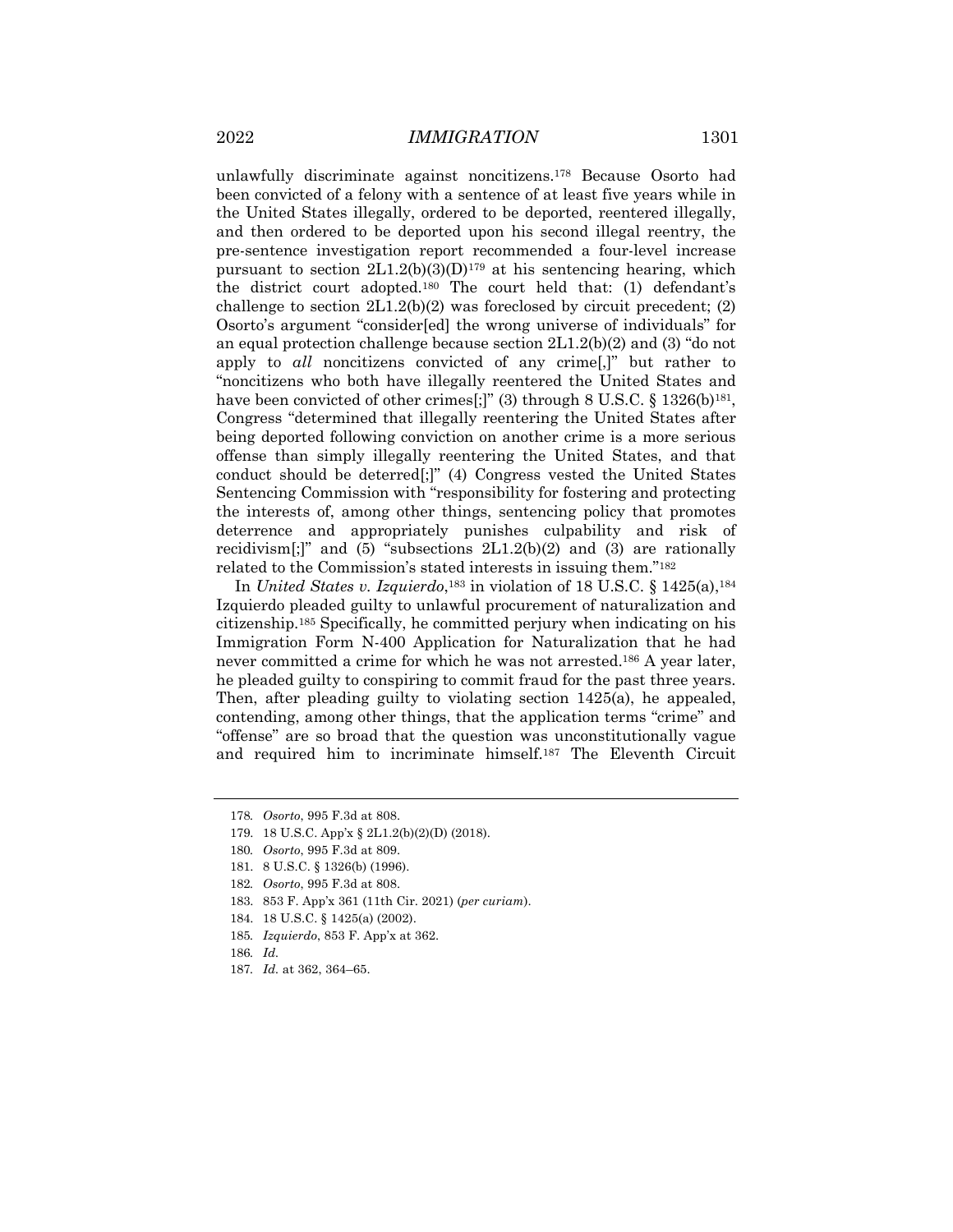disagreed, holding that the void-for-vagueness doctrine188 did not apply to an immigration naturalization form—only criminal offenses.189

In *Hylton v. U.S. Attorney General*,190 the Eleventh Circuit held that 8 U.S.C.  $\S 1227(a)(2)(A)(iii)$ , <sup>191</sup> which provides for the removal of an alien convicted of an aggravated felony after admission, did not apply to an alien who was an American citizen at the time he was convicted of the felony.192 It further held that denaturalization of the alien who obtained his citizenship by fraud did not have retroactive effect to render the alien removable based on his conviction.193 The day of Hylton's naturalization ceremony, he falsely affirmed that since his naturalization interview, he had not knowingly committed a crime or offense not resulting in an arrest.194 "Six days before the ceremony, Hylton had robbed a bank," for which he pleaded guilty the next year.195 Because he was an American citizen by the time he pleaded guilty, he could not be removed according to the plain language of section  $1227(a)(2)(A)(iii).$ <sup>196</sup> Furthermore, because Hylton was not an alien at the time of his conviction, the court held that he thus could not be denaturalized.197

#### *B. Habeas Corpus*

In *Sebastian-Soler v. Noble ex rel. Clerk of the Court*,<sup>198</sup> the Eleventh Circuit held that under 28 U.S.C.  $\S$  1734<sup>199</sup> and 1735,<sup>200</sup> a noncitizen was not entitled to relief.201 In 1969, Sebastian-Soler emigrated to the United States and obtained permanent resident status before applying for naturalization, which was denied for lack of prosecution. Four years later, he was convicted of seven felony counts. After being released from

- 191. 8 U.S.C. § 1227(a)(2)(A)(iii) (2008).
- 192*. Hylton*, 992 F.3d at 1161.

- 198. 845 F. App'x 812 (11th Cir. 2021) (*per curiam*).
- 199. 28 U.S.C. § 1734 (1948).
- 200. 28 U.S.C. § 1735 (2021).
- 201*. Sebastian-Soler*, 845 F. App'x at 815.

<sup>188.</sup> The due process void-for-vagueness doctrine "bars enforcement of a [criminal] statute which either forbids or requires the doing of an act in terms so vague that [individuals] of common intelligence must necessarily guess at its meaning and differ as to its application." United States v. Lanier, 520 U.S. 259, 266 (1997).

<sup>189</sup>*. Izquierdo*, 853 F. App'x at 365.

<sup>190.</sup> 992 F.3d 1154 (11th Cir. 2021).

<sup>193</sup>*. Id.*

<sup>194</sup>*. Id.* at 1156.

<sup>195</sup>*. Id.*

<sup>196</sup>*. Id.* at 1161.

<sup>197</sup>*. Id.*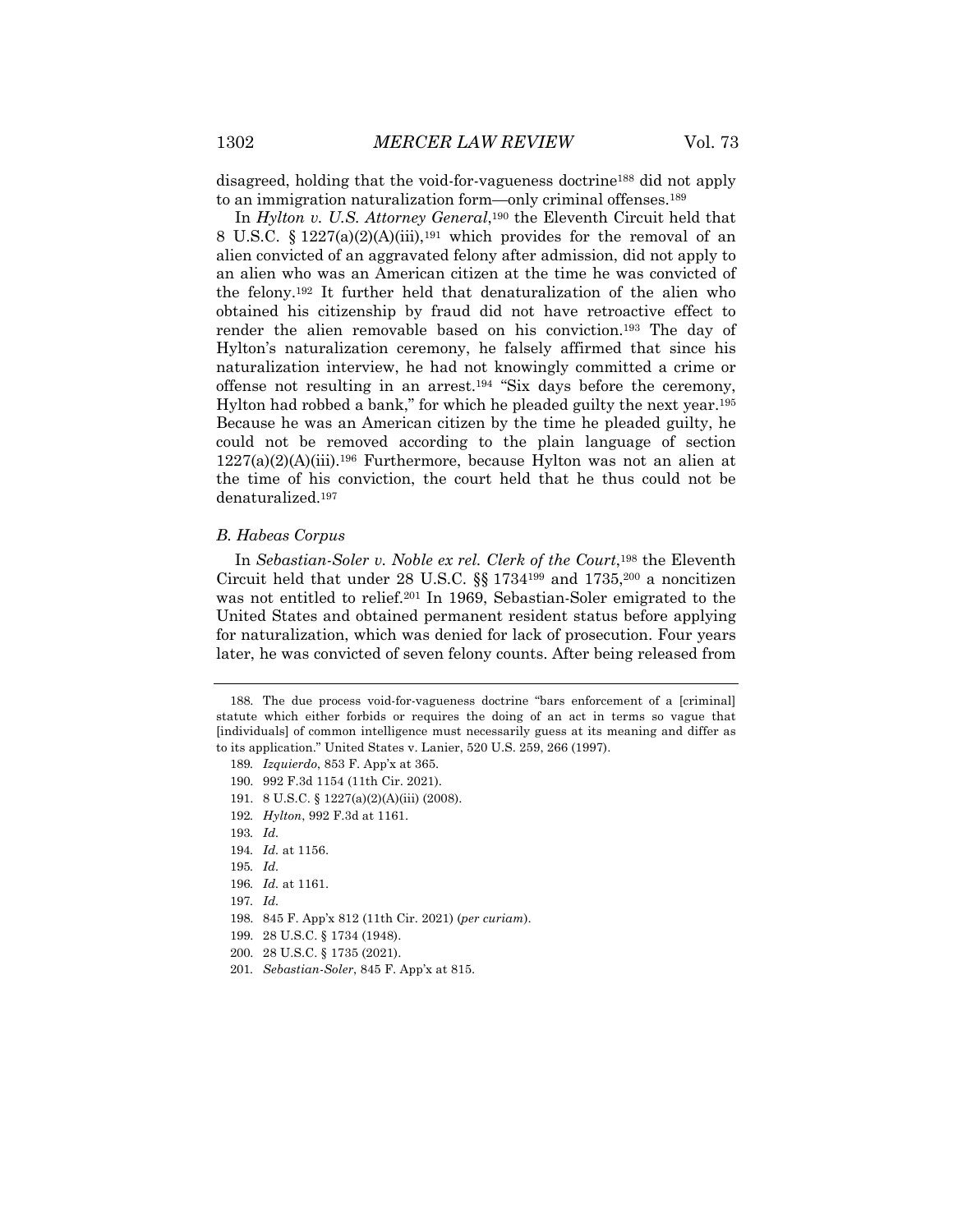prison, removal proceedings were initiated. The IJ issued a removal order to his home country of Cuba, and the BIA affirmed. The Eleventh Circuit dismissed his initial appeal in 2005, and then moved the BIA to reopen his removal proceedings twelve years later, which it denied. Sebastian-Soler then filed his second motion to reopen, arguing that he had new evidence—specifically, Administrative Order (AO) 84-11 indicating he had become a naturalized citizen, which the BIA denied.202 The Eleventh Circuit subsequently dismissed his appeal.203

"The appellees now have moved for summary affirmance of the district court's dismissal of Sebastian-Soler's complaint seeking certified copies of AO 84-11, arguing that 28 U.S.C. §§ 1734 and 1735 do not permit Sebastian-Soler to obtain the relief that he seeks."204 Section 1734 allows for certain substitutes of certified records.205 Section 1735, however, states: "Whenever the United States is interested in any lost or destroyed records or files of a court . . ., the clerk . . . and the United States attorney for the district shall take the steps necessary to restore such records or files . . . "206 In other words, section 1735 applies only when the United States is a party to a pending or contemplated legal proceeding where a certified copy of the record is requested and available or when the United States is the party seeking to establish the record.207 Neither of those circumstances applied here, and the Eleventh Circuit granted the motion for summary affirmance.208

#### V. CONCLUSION

The cases discussed herein are those that annunciate important issues, add flourishes to the existing standards and rules, offer important reminders of precedent and practice points, or otherwise illuminate the boundaries of the Eleventh Circuit's immigration jurisprudence. During this Survey period, the Biden Administration began implementing new policies for individuals entering the United States that took a different direction from the previous administration.209 The next Survey period will likely determine how the Eleventh Circuit will interpret those.

207*. Sebastian-Soler*, 845 F. App'x at 815.

<sup>202</sup>*. Id.* at 813–14.

<sup>203</sup>*. Id.*

<sup>204</sup>*. Id.*

<sup>205.</sup> 28 U.S.C. § 1734.

<sup>206.</sup> 28 U.S.C. § 1735(b) (1948); *Sebastian-Soler*, 845 F. App'x at 814.

<sup>208</sup>*. Id.*

<sup>209</sup>*. See FACT SHEET: The Biden Administration Blueprint for a Fair, Orderly, and Humane Immigration System*, WHITE HOUSE BRIEFING ROOM (July 27, 2021),